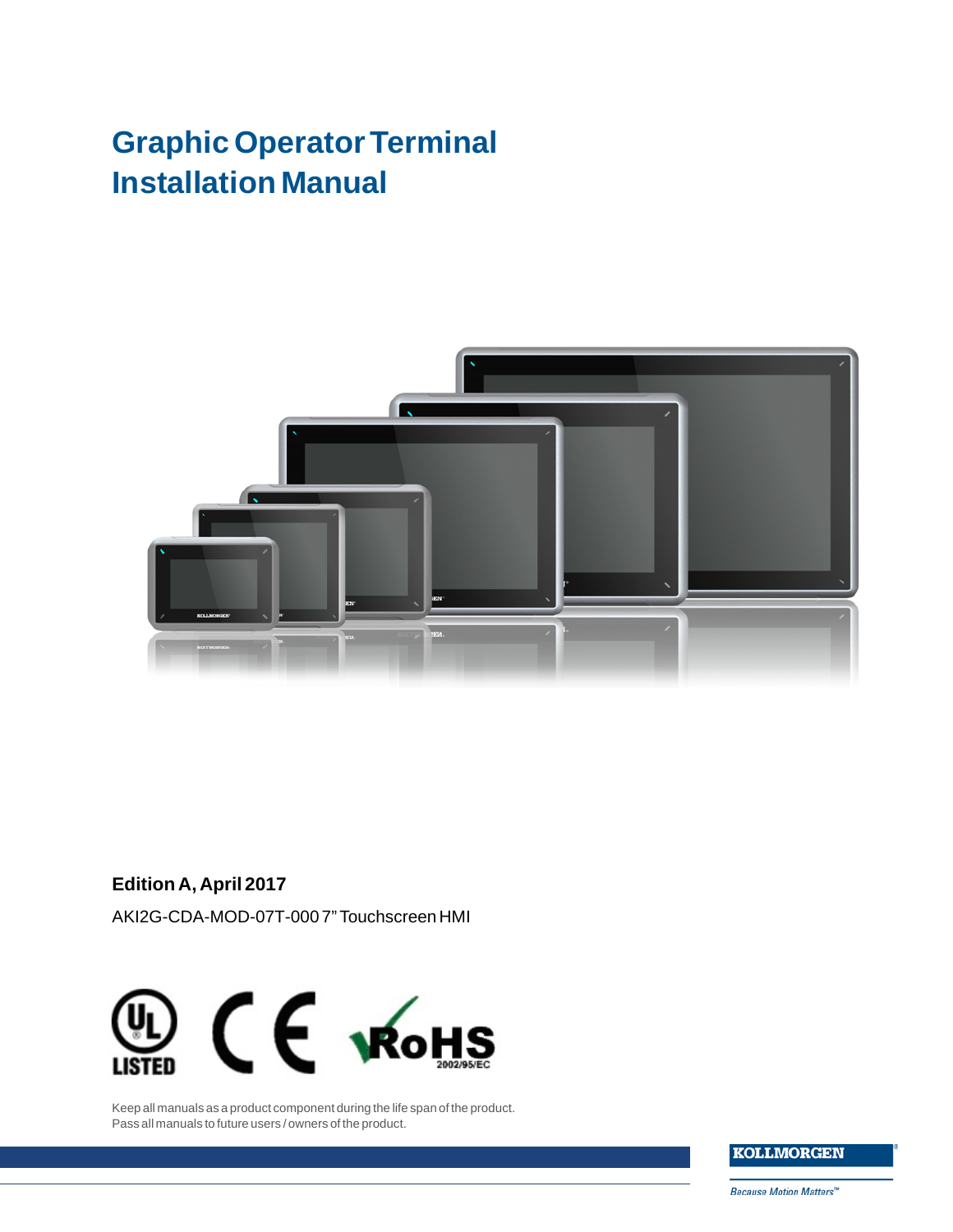### **Record of Document Revisions**

| <b>Revision</b> | <b>Remarks</b>      |
|-----------------|---------------------|
| A, 04/2017      | Preliminary edition |

### **IMPORTANT NOTICE**

#### **Technical changes which improve the performance of the device may be made without prior notice!**

Printed in the United States of America. This document is the intellectual property of Kollmorgen™. All rights reserved. No part of this work may be reproduced in any form (by photocopying, microfilm or any other method) or stored, processed, copied or distributed by electronic means without the written permission of Kollmorgen™.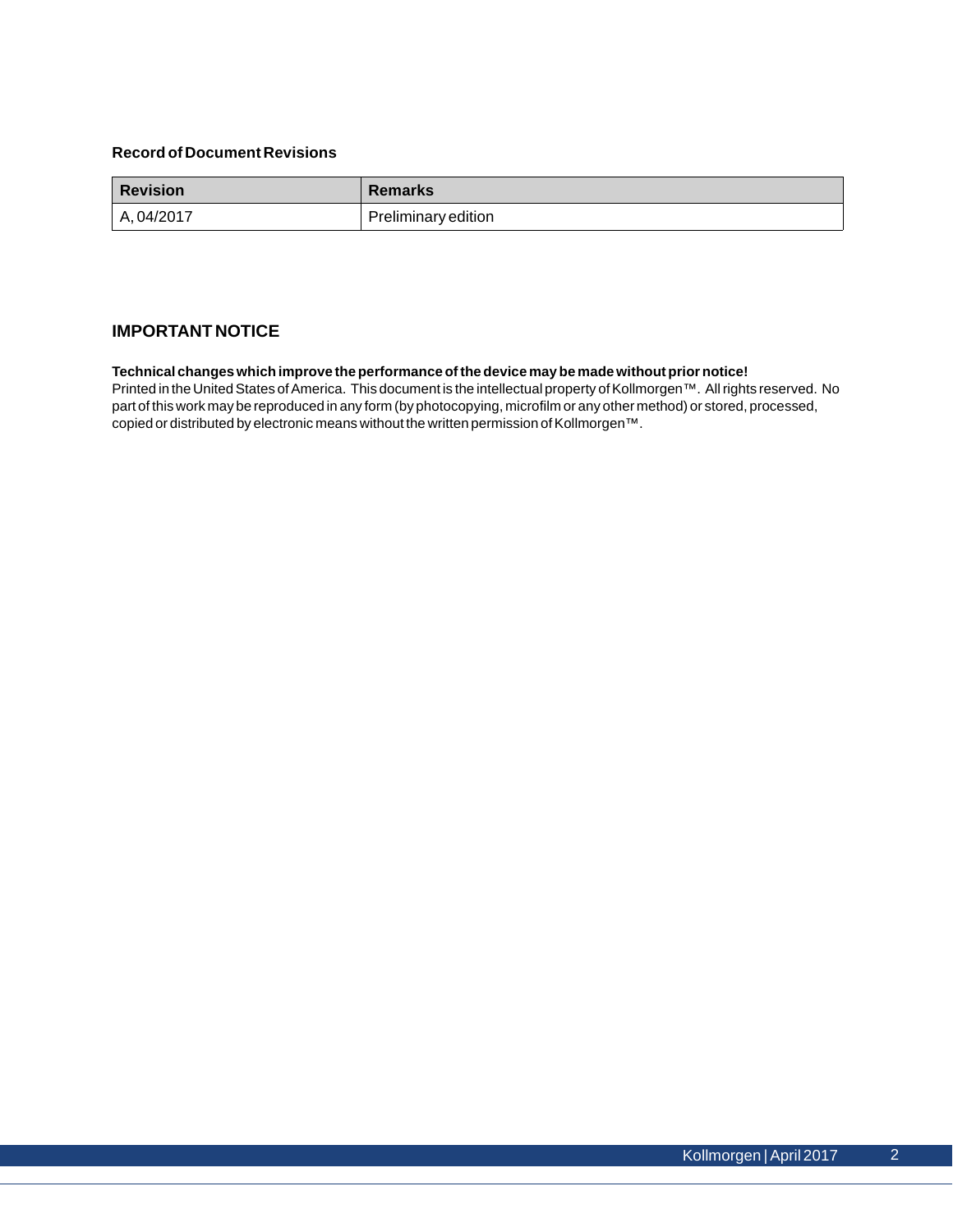| 1 General                                                                                                      |                |
|----------------------------------------------------------------------------------------------------------------|----------------|
|                                                                                                                | $\overline{4}$ |
| <b>2 Safety Precautions</b>                                                                                    |                |
|                                                                                                                |                |
|                                                                                                                |                |
|                                                                                                                |                |
|                                                                                                                |                |
|                                                                                                                |                |
|                                                                                                                |                |
| <b>3</b> Installation                                                                                          |                |
|                                                                                                                |                |
|                                                                                                                |                |
|                                                                                                                |                |
|                                                                                                                |                |
| 4 Technical Data                                                                                               |                |
| <b>5 Chemical Resistance</b>                                                                                   |                |
|                                                                                                                |                |
|                                                                                                                |                |
|                                                                                                                |                |
| 5.2.2 Touch Screen Surface (and the content of the state of the state of the state of the state of the state o |                |
| <b>6 Operator Panel Drawings</b>                                                                               |                |
|                                                                                                                |                |
|                                                                                                                |                |
|                                                                                                                |                |
| <b>7 Additional Installation Tips</b>                                                                          |                |
|                                                                                                                |                |
|                                                                                                                |                |
|                                                                                                                |                |
|                                                                                                                |                |
|                                                                                                                |                |
| 7.6 Galvanic Isolation (a) material control of the control of the control of the control of the control of the |                |
|                                                                                                                |                |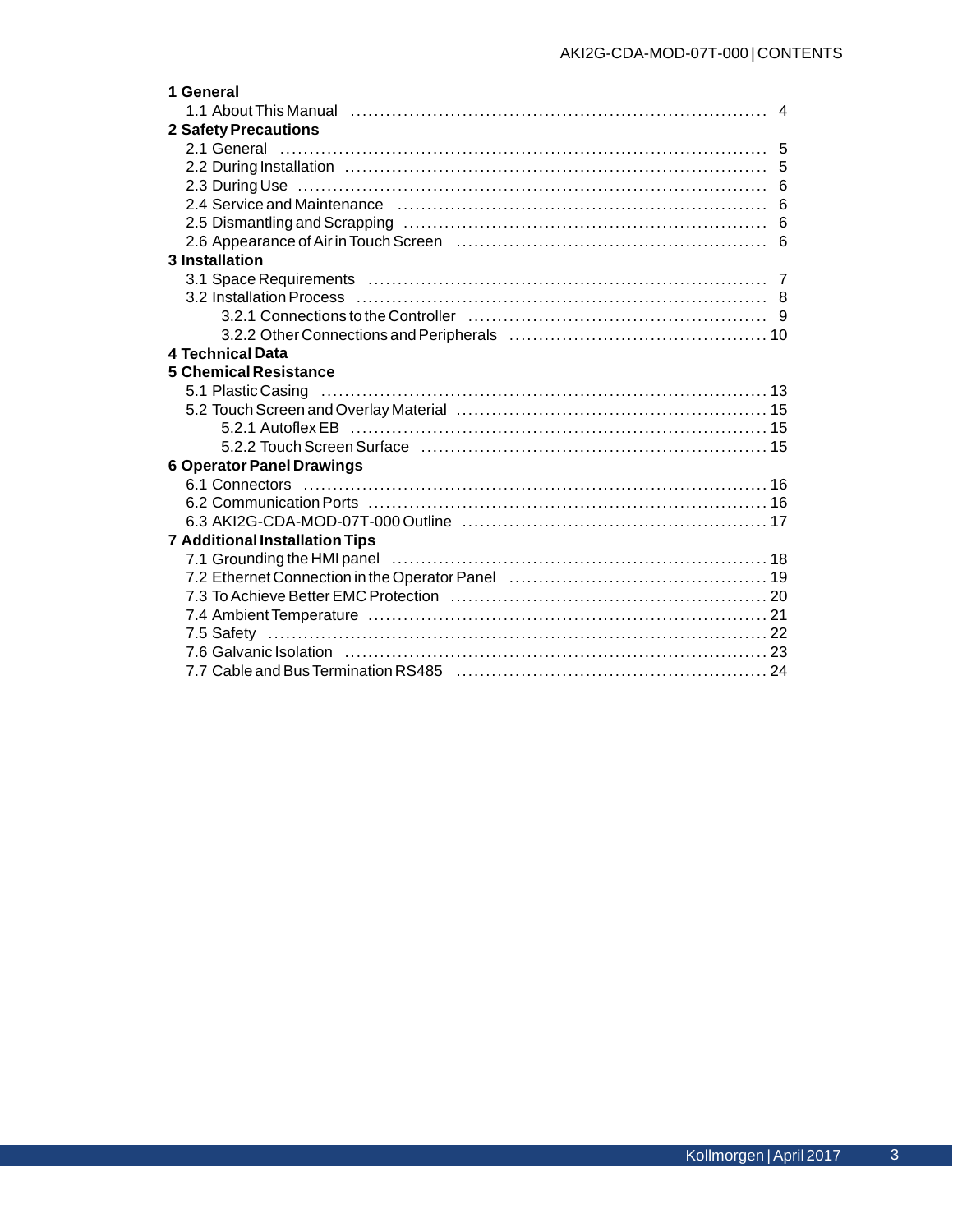# <span id="page-3-0"></span>**1 GENERAL**

### **1.1 About This Manual**

All Advanced Kollmorgen Interfaces are developed to satisfy the demands of human-machine communication. Built-in functions such as displaying and controlling text, dynamic indication, time channels, alarm and recipe handling are included.

The Advanced Kollmorgen Interfaces works primarily in an object-oriented way, making it easy to understand and use. Configuration is carried out on a PC using the Kollmorgen Visualization Builder configuration tool. The project can then be transferred and stored in the operator panel itself.

Various types of automation equipment such as PLCs, servos or drives can be connected to the Advanced Kollmorgen Interfaces. In this manual, the term "the controller" refers to the connected equipment.

This manual explains how to install the operator panel. Please refer to the Kollmorgen Visualization Builder**Programming and Installation** manual for further information.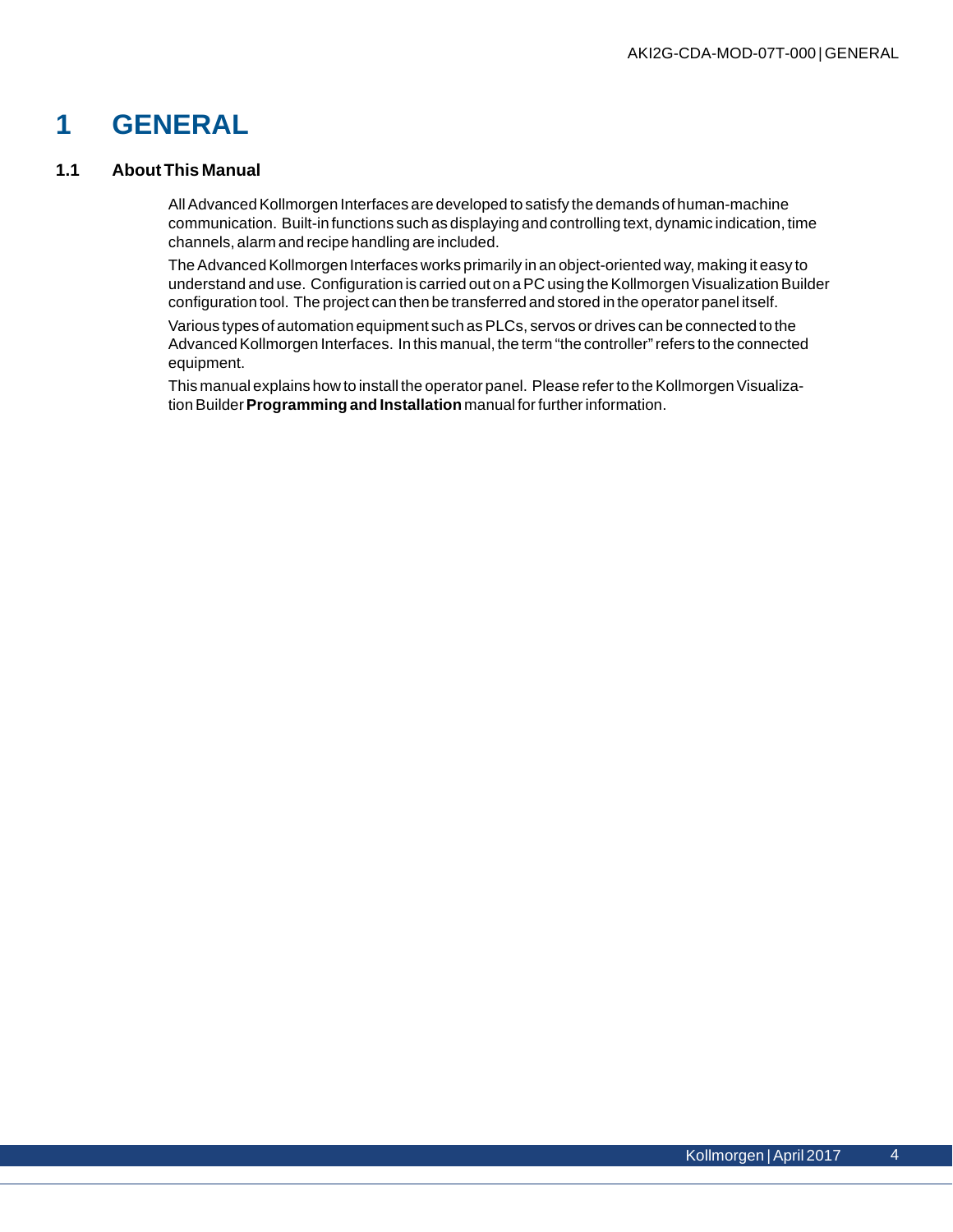# <span id="page-4-0"></span>**2 SAFETY PRECAUTIONS**

Both the installer and the owner and/or operator of the operator panel must read and understand this installation manual.

### **2.1 General**

- Read the safety precautions carefully.
- Check the delivery for transportation damage. If damage is found, notify the supplier as soon as possible.
- The supplier is not responsible for modified, altered or reconstructed equipment.
- Use only parts and accessories manufactured according to specifications of the supplier.
- Read the installation and operating instructions carefully before installing, using or repairing the HMI panel.
- Never allow fluids, metal filings or wiring debris to enter any openings in the HMI panel. This may cause fire or electrical shock.
- Only qualified personnel may operate the HMI panel.
- Storing the HMI panel where the temperature is lower/higher than recommended in this manual can cause the LCD display liquid to congeal/become isotopic.
- The LCD display liquid contains a powerful irritant. In case of skin contact, wash immediately with plenty of water. In case of eye contact, hold the eye open, flush with plenty of water and get medical attention.
- The figures in this manual serves an illustrative purpose. Because of the many variables associated with any particular installation, the supplier cannot assume responsibility for actual use based on the figures.
- The supplier neither guarantees that the HMI panel is suitable for your particular application, nor assumes responsibility for your product design, installation or operation.
- It is recommended to turn on and shut down the HMI panel at least once before installing any components/cards or before connecting the operator panel to external devices, like for example serial devices.

## **2.2 During Installation**

- The HMI panel is designed for stationary installation on a planar surface, where the following conditions are fulfilled:
	- no high explosive risks
	- no strong magnetic fields
	- no direct sunlight
	- no large, sudden temperature changes
- Install the HMI panel according to the accompanying installation instructions.
- Ground the HMI panel according to the accompanying installation instructions.
- Only qualified personnel may install the HMI panel.
- Separate the high voltage, signal and supply cables.
- Make sure that the voltage and polarity of the power source is correct before connecting the HMI panel to the power outlet.
- Peripheral equipment must be appropriate for the application and location.
- In a Zone 2 environment, this equipment shall be installed in an enclosure that provides a degree of protection not less than IP 54 or greater than IP 65 in accordance with IEC/EN 600079-0. The IP rating of the equipment is limited to the IP rating of the enclosure it is to be installed into.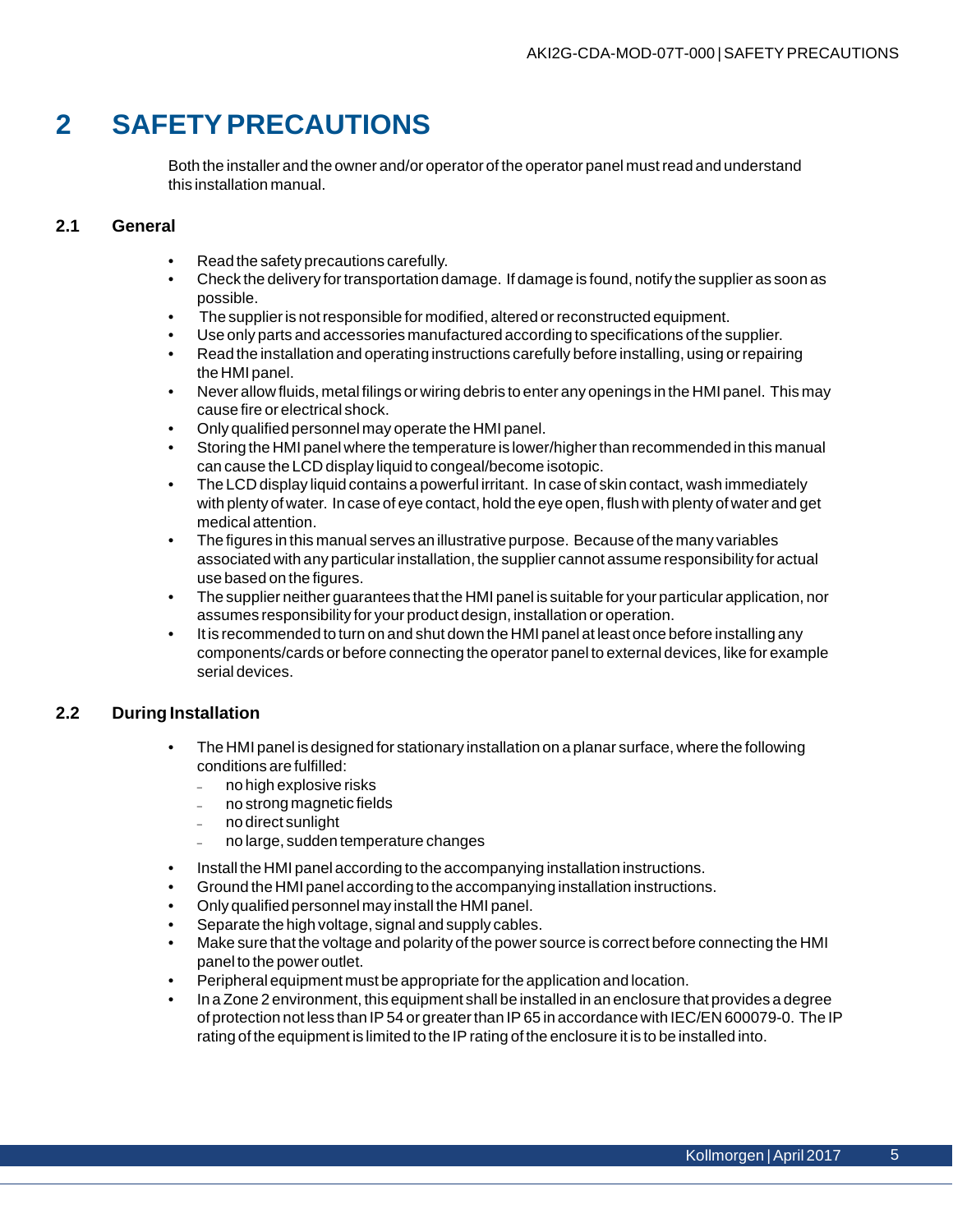• In a Zone 22 environment, this equipment shall be installed in an enclosure that provides a degree of protection not less than IP 64 or greater than IP 65 in accordance with IEC/EN 600079-0. The IP rating of the equipment is limited to the IP rating of the enclosure it is to be installed into.

### <span id="page-5-0"></span>**2.3 During Use**

- Keep the HMI panel clean.
- Emergency stop and other safety functions may not be controlled from the HMI panel.
- Do not use excessive force or sharp objects when operating the touch screen.

### **2.4 Service and Maintenance**

- Only qualified personnel should carry out repairs.
- The agreed warranty applies.
- Before carrying out any cleaning or maintenance operations, disconnect the equipment from the electrical supply.
- Clean the display and surrounding front cover with a soft cloth and mild detergent.
- Replacing the battery incorrectly may result in explosion. Only use batteries recommended by the supplier. During the warranty period, the battery needs to be replaced by an authorized Kollmorgen service center.

### **2.5 Dismantling and Scrapping**

- The HMI panel or parts thereof shall be recycled according to local regulations.
- The following components contain substances that might be hazardous to health and the environment: lithium battery, electrolytic capacitor and display.

### **2.6 Appearance of Air in Touch Screen**

The layer structure of the touch screen contains air and in rare cases appearance of bubbles can arise. This is purely cosmetic and does not affect any functionality of the HMI panel. The appearance can occur under certain environmental conditions such as temperature, humidity, and atmospheric pressure.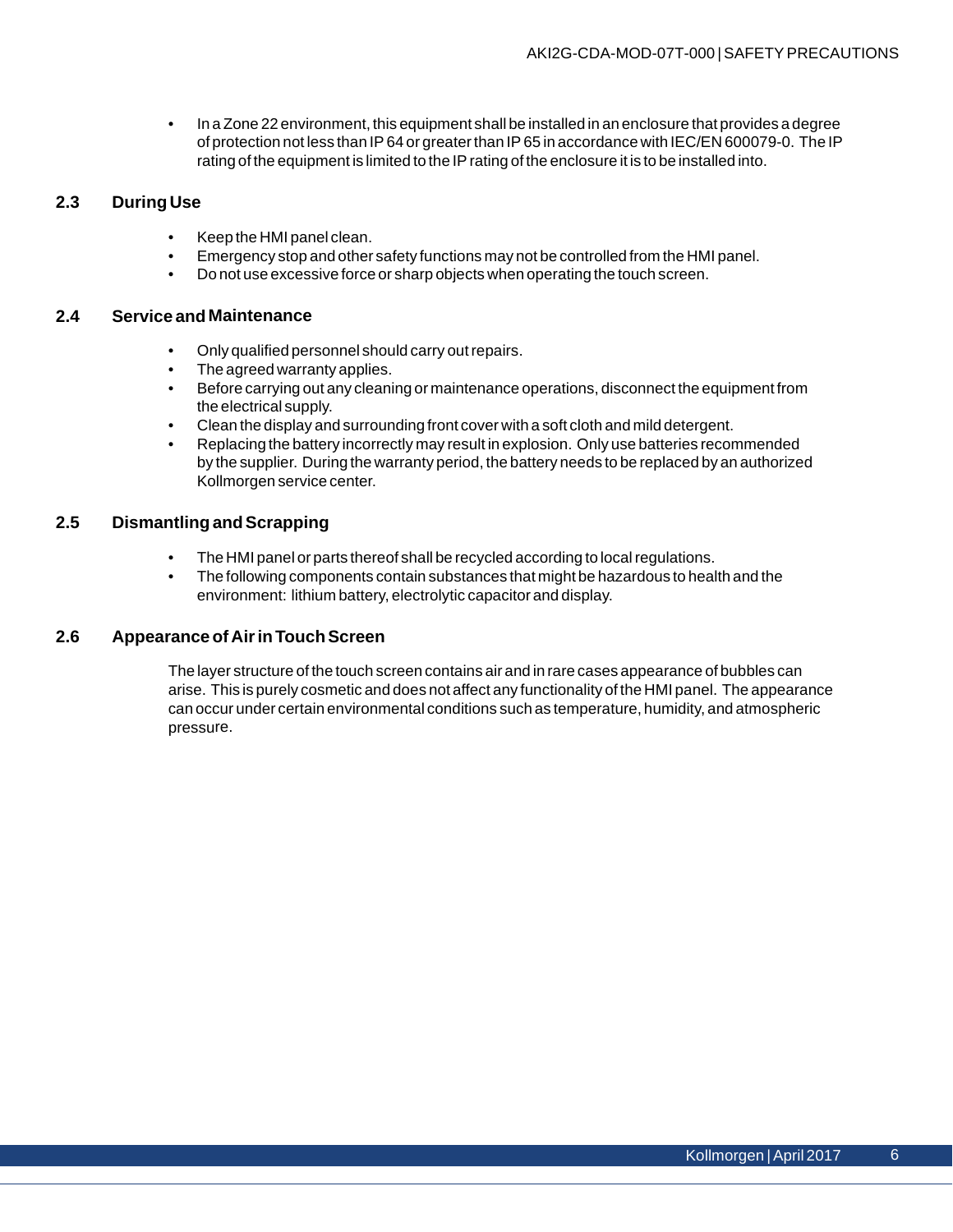# <span id="page-6-0"></span>**3 INSTALLATION**

# **3.1 Space Requirements**

- Maximum installation plate thickness: 6.5 mm
- Space requirements in millimeters when installing the operator panel:



### **Note:**

The dimensions on the drawing are not proportional.

### **Caution:**

**The openings on the enclosure are for air convection. Do not cover these openings.**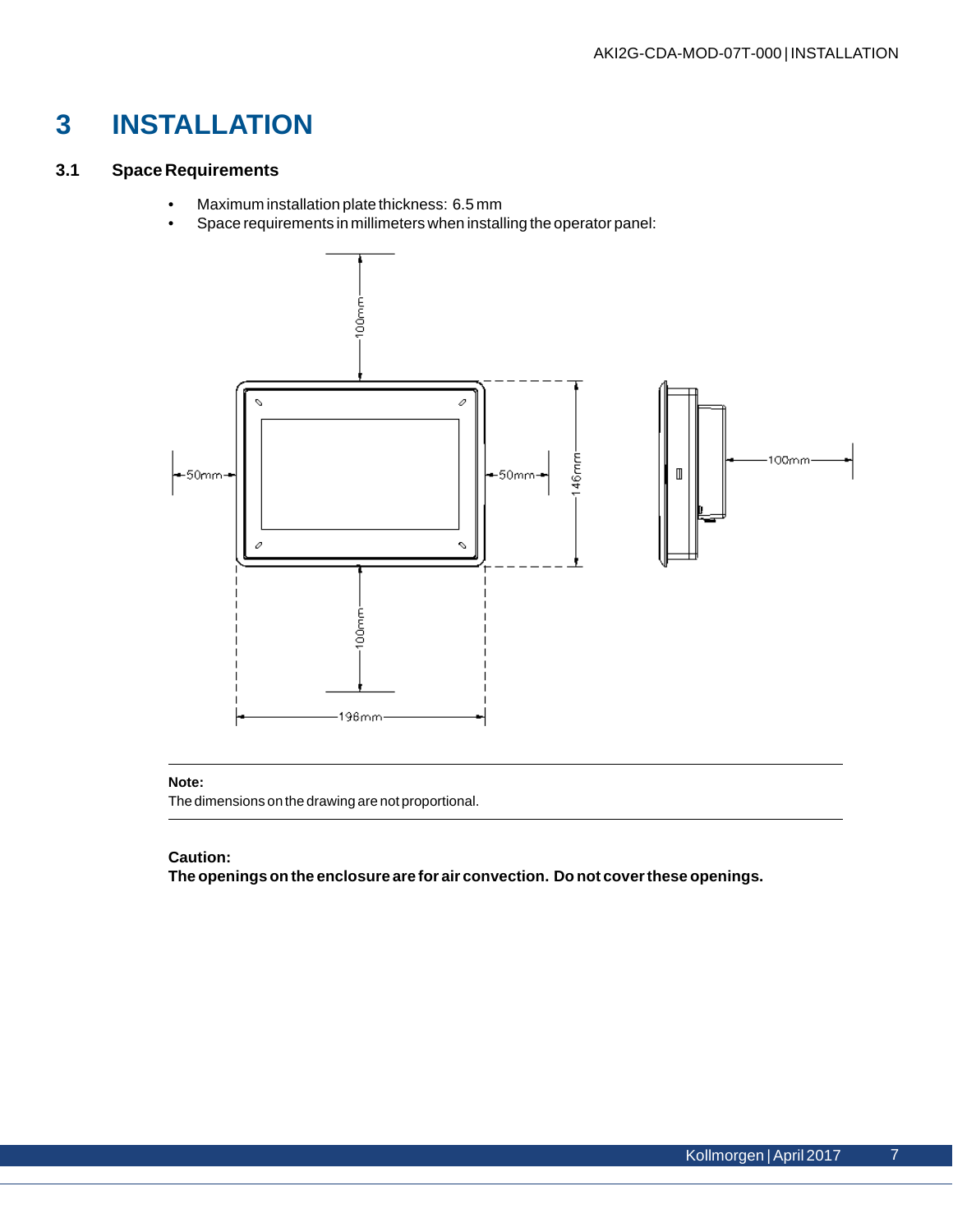# <span id="page-7-0"></span>**3.2 Installation Process**

- 1. Unpack and check the delivery. If damage is found, notify the supplier.
- 2. Place the HMI panel on a stable surface during installation. Dropping the HMI panel or letting it fall may cause damage.
- 3. To cut a correct opening for the HMI panel, use the cut out dimensions in the outline drawing. For more information, see sections*[Operator Panel Drawings](#page-15-0)* and *[Technical Data](#page-10-0)*.
- 4. Secure the HMI panel in position using all the fastening holes and the provided brackets and screws:

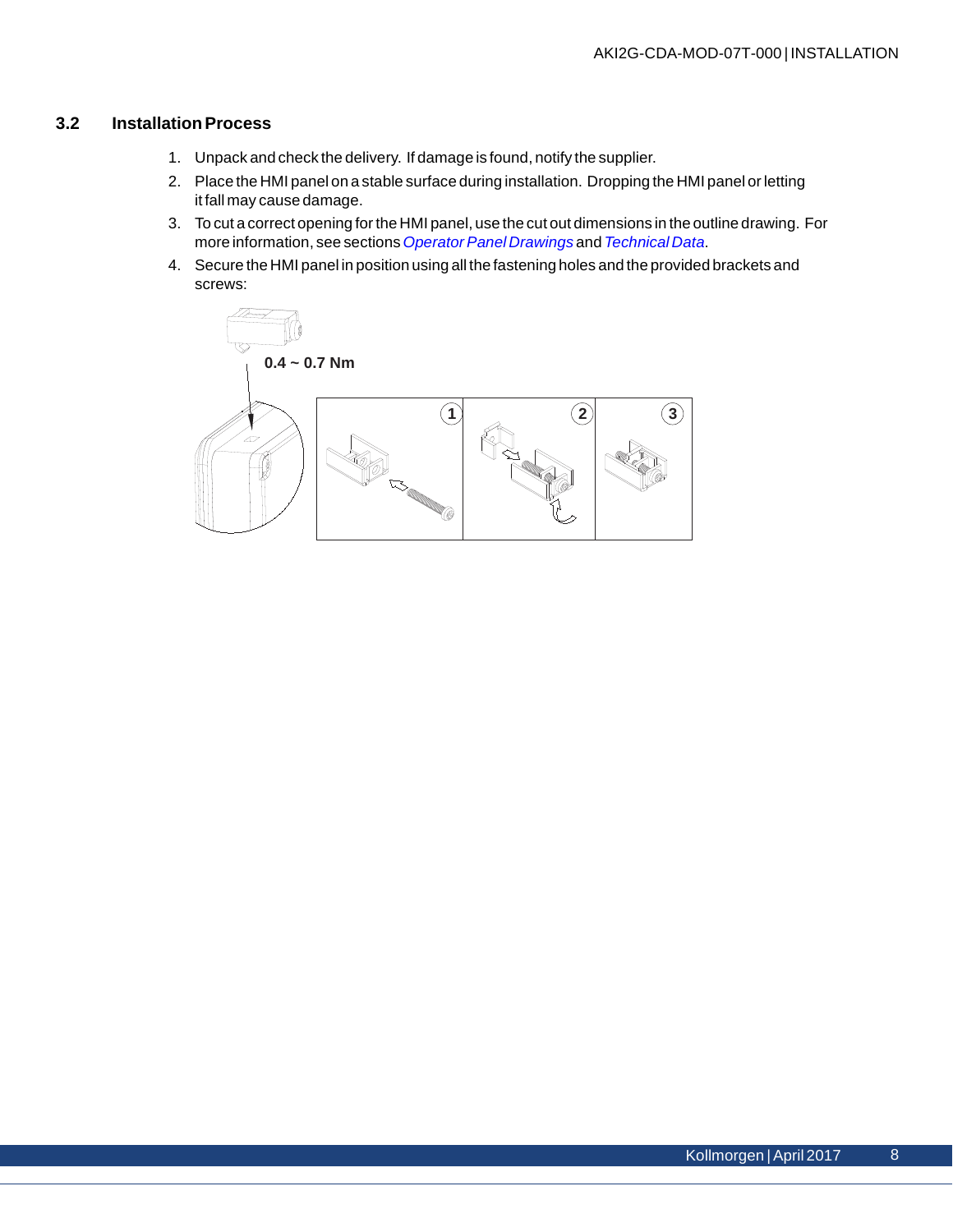<span id="page-8-0"></span>5. Connect the cables in the specified order, according to the drawing and steps below.

### **Caution:**

- The HMI panel must be brought to ambient temperature before it is started up. If condensation forms, ensure that the HMI panel is dry before connecting it to the power outlet.
- Ensure that the HMI panel and the controller system have the same electrical grounding (reference voltage level), otherwise errors in communication may occur.
- Ensure that the voltage and polarity of the power source is correct.
- Separate high voltage cables from signal and supply cables.
- Shielded communication cables are recommended.



Ethernet -

- Connect cable A.
- Connect cable B, using an M5 screw and a grounding conductor (as short as possible), that is sized correctly according to local electrical codes.
- Connect cable C.
- Connect cable D. The recommended cross-section of the cable is 1.5 mm2..
- 6. Carefully remove the protective film over the HMI panel display, take care to avoid static electricity that could damage the panel.

#### **Note:**

When connecting the HMI panel to the power outlet for the first time, make sure not to interrupt power for a minimum of 48 hours in order to charge the battery completely. After that, the battery may be charged partly during a shorter period of time.

### **3.2.1 Connections to the Controller**

For information about the cables to be used when connecting the HMI panel to the controller, please refer to the help file for the driver in question.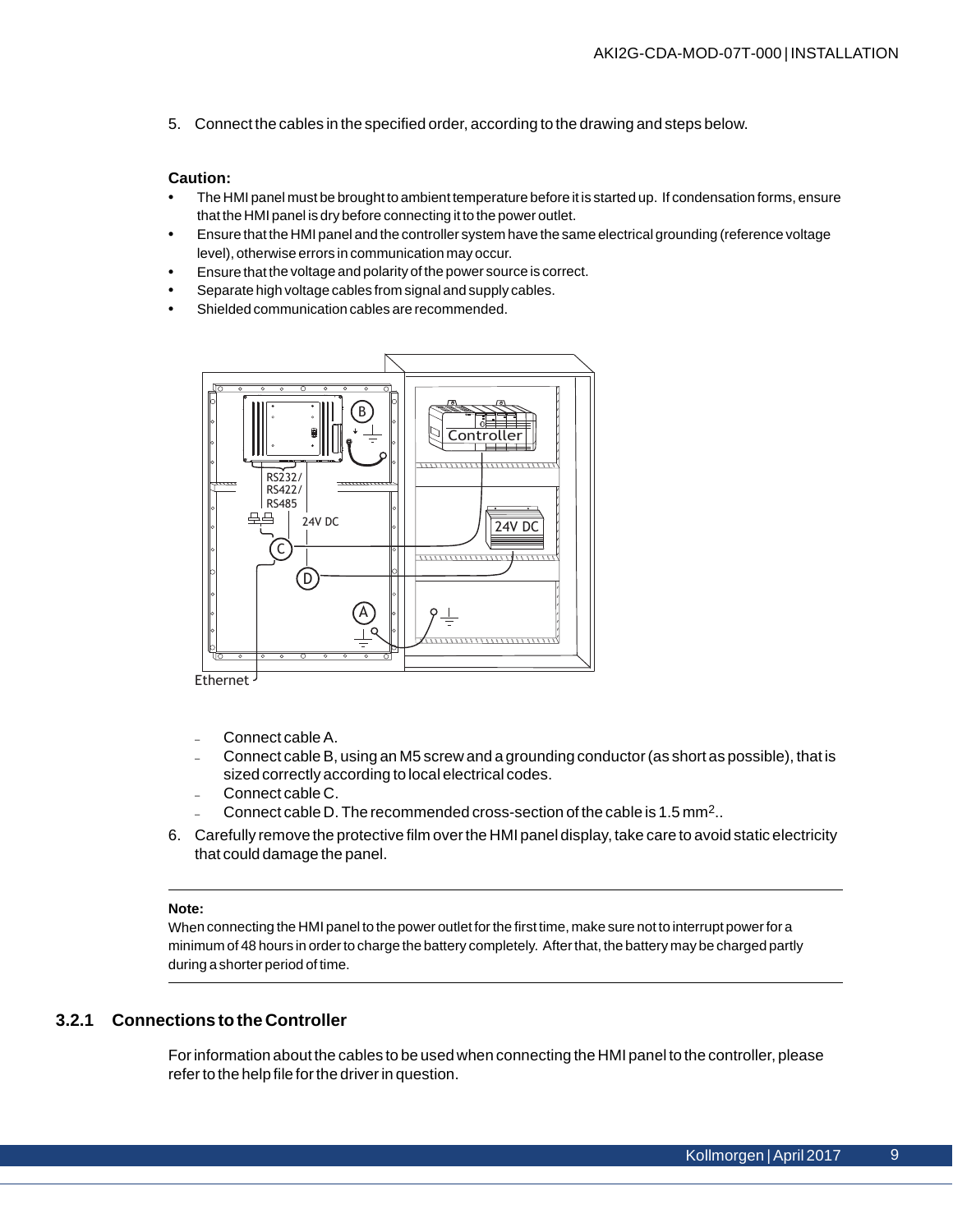# <span id="page-9-0"></span>**3.2.2 Other Connections and Peripherals**

Cables, peripheral equipment and accessories must be suitable for the application and its environment. For further details or recommendations, please refer to the supplier.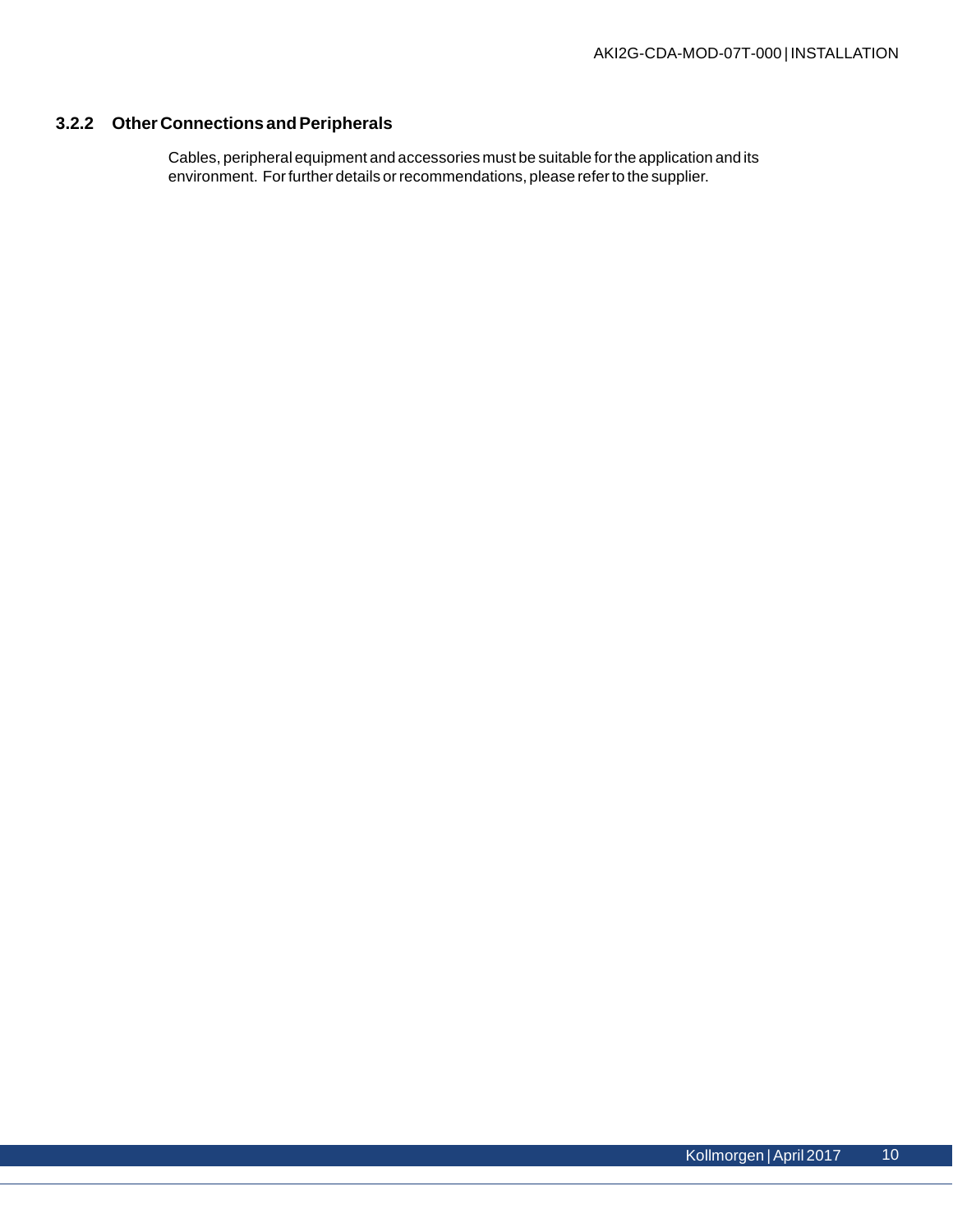# <span id="page-10-0"></span>**4 TECHNICAL DATA**

| <b>Parameter</b>                                                     | AKI2G-CDA-MOD-07T-000                                                                                                                                     |
|----------------------------------------------------------------------|-----------------------------------------------------------------------------------------------------------------------------------------------------------|
| Front panel,<br>WxHxD                                                | $196 \times 146 \times 7.5$ mm                                                                                                                            |
| Cut out dimensions,<br>WxH                                           | $185.8 \times 135.8 \text{ mm}$                                                                                                                           |
| Mounting depth                                                       | 44.7 mm (145 mm including clearance)                                                                                                                      |
| Front panel seal                                                     | IP 65                                                                                                                                                     |
| Rear panel seal                                                      | IP 20                                                                                                                                                     |
| Touch screen<br>material                                             | Polyester on glass, resistive.<br>Overlay: Autoflex EB(1).                                                                                                |
| Touch screen<br>operations                                           | 1 million finger touch operations                                                                                                                         |
| Reverse side<br>material                                             | Plastic (PC+ABS)                                                                                                                                          |
| Frame material                                                       | Plastic (PC+ABS)                                                                                                                                          |
| Weight                                                               | $0.7$ kg                                                                                                                                                  |
| Serial port for<br>COM1 RS232 and<br>COM <sub>2</sub><br>RS422/RS485 | 9-pin D-sub contact with RS232 RTS/CTS, chassis-mounted female with standard<br>locking screws 4-40 UNC                                                   |
| Serial port for<br>COM3RS232 and<br>COM4RS485                        | 9-pin D-sub contact, chassis-mounted female with standard locking screws 4-40 UNC                                                                         |
| Ethernet                                                             | 1 x 10/100 Base-T (shielded RJ45)                                                                                                                         |
| <b>USB</b>                                                           | 1 x USB Host 2.0, max output current 400 mA                                                                                                               |
| Processor                                                            | 400 MHz ARM9                                                                                                                                              |
| Memory RAM                                                           | 128 MB (DDR2)                                                                                                                                             |
| LED                                                                  | 1 x blue/red software programmable                                                                                                                        |
| Real time clock                                                      | Yes (on chip)                                                                                                                                             |
| <b>Battery</b>                                                       | Lithium ion, 3V / 200 mAh                                                                                                                                 |
| Power consumption<br>at rated voltage 12 V/<br>24 V respectively     | 9.6W                                                                                                                                                      |
| Fuse                                                                 | 2.0AT                                                                                                                                                     |
| <b>Power supply</b>                                                  | +24 V DC (18 to 32 V DC)<br>(galvanic isolation).<br>CE: The power supply must conform with the requirements according to IEC 60950<br>and IEC 61558-2-4. |
| Display                                                              | TFT-LCD with LED backlight<br>800 x 480 pixels, 64 k colors                                                                                               |
| Active area of<br>display, $W \times H$                              | $154.1 \times 85.9$ mm                                                                                                                                    |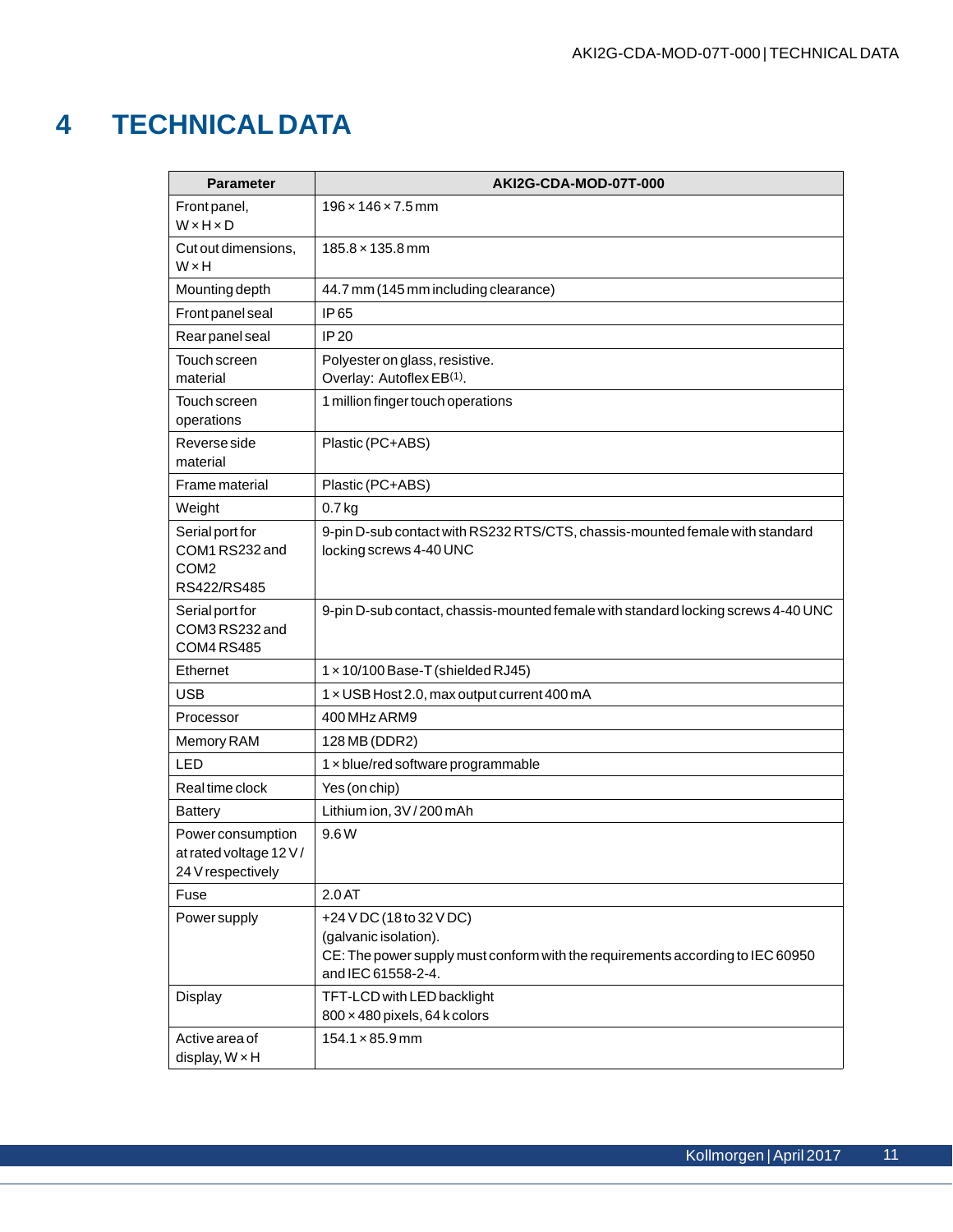| <b>Parameter</b>     | AKI2G-CDA-MOD-07T-000                                 |  |  |
|----------------------|-------------------------------------------------------|--|--|
| Operating            | $-10\degree$ C to $+50\degree$ C                      |  |  |
| temperature          |                                                       |  |  |
| Storage temperature  | $-20^{\circ}$ C to $+60^{\circ}$ C                    |  |  |
| Relative humidity in | 5% - 85% non-condensed                                |  |  |
| operation            |                                                       |  |  |
| Approvals and        | CE/FCC/KCC                                            |  |  |
| certifications       | Information is available on the web site              |  |  |
|                      | www.kollmorgen.com                                    |  |  |
| ULapproval           | According to UL lable on AKI2G-CDA-MOD-07T-000 panel. |  |  |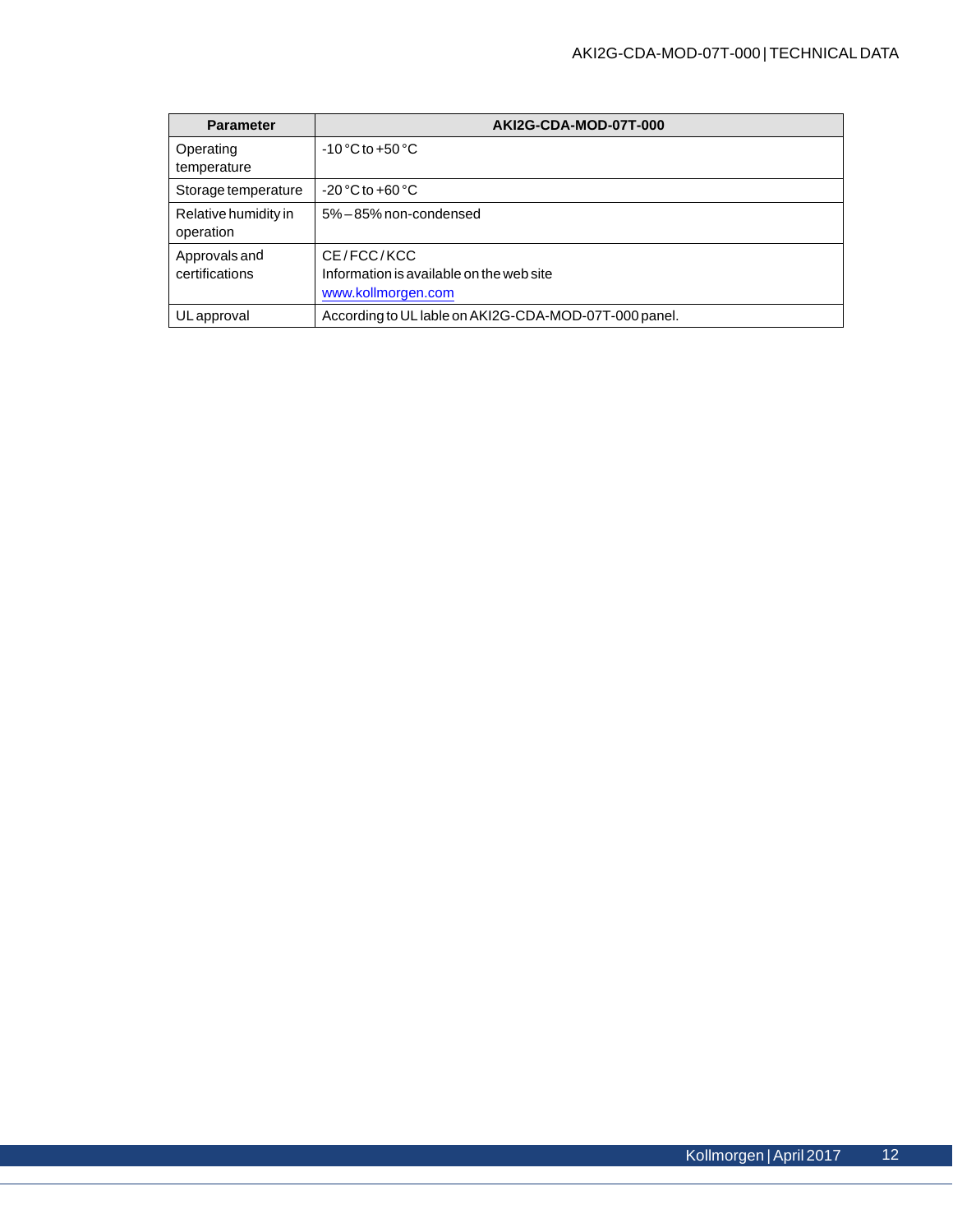# <span id="page-12-0"></span>**5 CHEMICAL RESISTANCE**

### **Note:**

**If exposure to any of the below chemicals is demanded, it is recommended to first test the chemical in a hidden spot of the equipment.**

# **5.1 Plastic Casing**

The frame and casing material is plastic (PC+ABS). This material withstands exposure to the following chemicals without visible change:

| Acetic acid 10%                   | Nitric acid 10%     |
|-----------------------------------|---------------------|
| Baysilon <sup>®</sup> M 300       | Phosphoric acid 30% |
| Citric acid 10%                   | Sea water           |
| Cleaning agent, $Dor^{\circledR}$ | Sodium hypochlorite |
| Curd soap solution 2%             | Sodium thiosulphate |
| Hydrochloric acid 20%             | Sulphuric acid 30%  |
| Hydrogen superoxide 30%           | Urea                |
| Lactic acid 10%                   |                     |

The material shows limited resistance to the following chemicals at room temperature:

| Cleaner's naphtha, free from aromatic<br>hydrocarbons | Heating oil               |
|-------------------------------------------------------|---------------------------|
| Ethyl alcohol 96%                                     | Isopropanol               |
| Glycerin                                              | N-hexane                  |
| Glycol                                                | Persil powder in solution |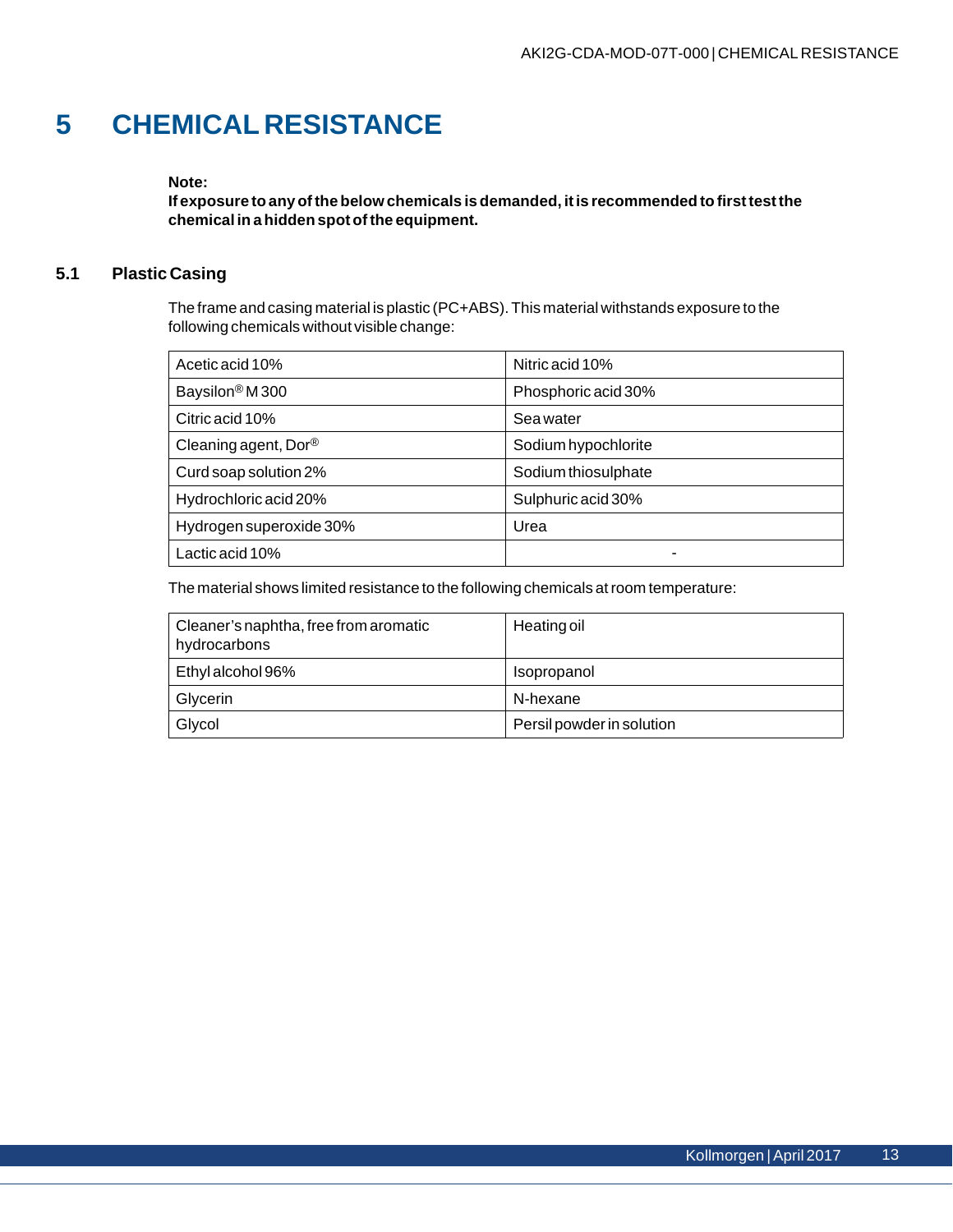The material shows little or no resistance to the following chemicals at room temperature:

| Acetone                   | Methylisobutyl ketone         |
|---------------------------|-------------------------------|
| Ammonia solution, diluted | Naphthalene                   |
| Aniline                   | Nitrobenzene                  |
| Aromatic hydrocarbons     | Oleic acid                    |
| Benzene                   | Olive oil                     |
| <b>Bromin</b>             | Phenol                        |
| <b>Butter</b>             | Potassium carbonate, sat.     |
| Chlorine                  | Sodium hydroxide solution 10% |
| Diethyl ether             | Soya oil                      |
| Iodine                    | <b>Toluene</b>                |
| Lard                      | Trichloroethylene             |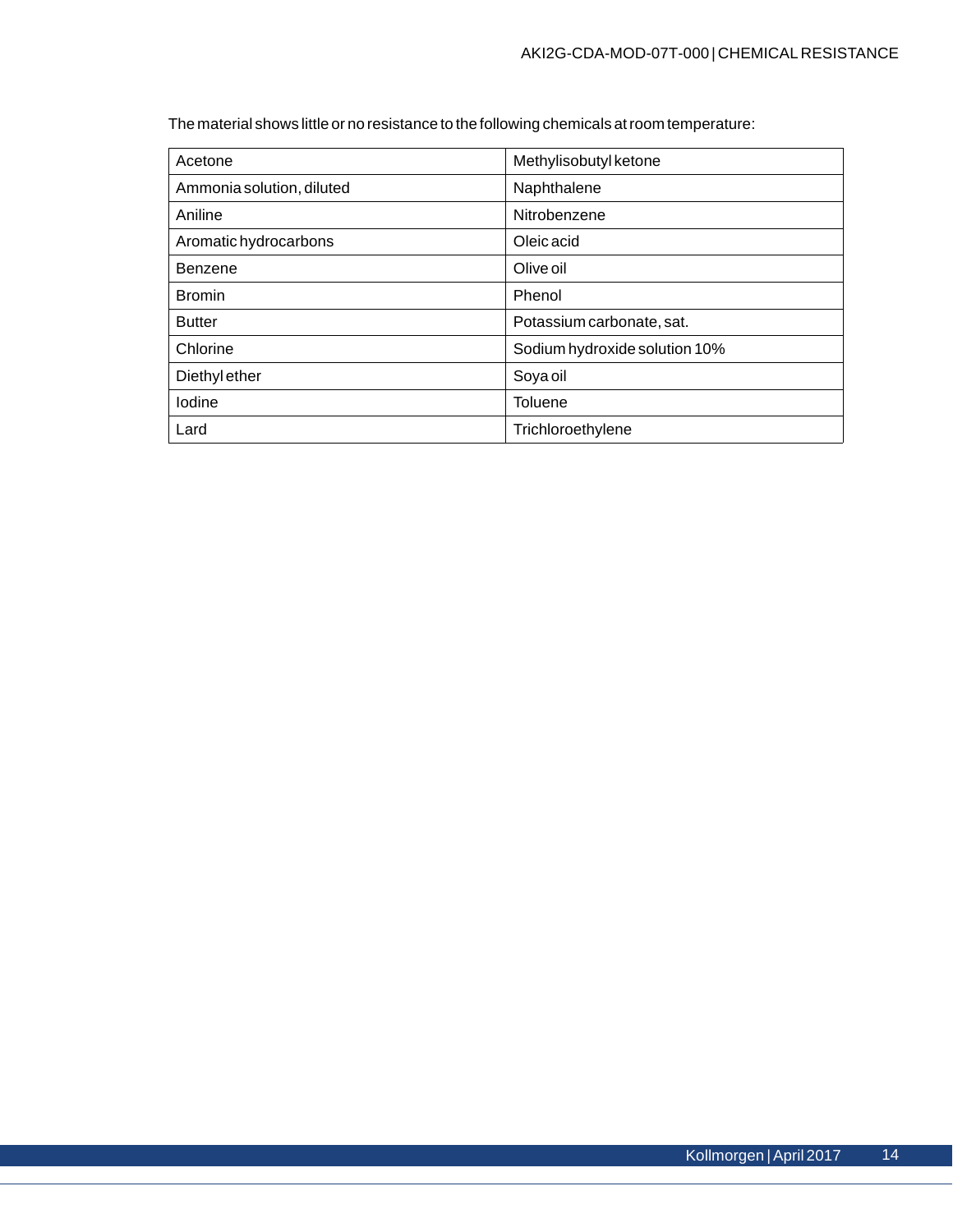## <span id="page-14-0"></span>**5.2 Touch Screen and Overlay Material**

### **5.2.1 Autoflex EB**

Autoflex EB covers the overlay surrounding the screen.

### **Solvent Resistance**

Autoflex EB withstands exposure of more than 24 hours duration under DIN 42 115 Part 2 to the following chemicals without visible change:

| Ajax/Vim in solution                    | Downy/Lenor <sup>(1)</sup>      | Phosphoric acid (<30%)      |
|-----------------------------------------|---------------------------------|-----------------------------|
| Alkalicarbonate solution <sup>(1)</sup> | Ethanol                         | Potassium ferricyanide      |
| Ammonia (<40%) <sup>(1)</sup>           | Glycerine                       | Potassium hydroxide (<30%)  |
| Acetic acid (<50%)                      | Glycol                          | <b>Pure Turpentine</b>      |
| Ariel powder in solution(1)             | Gumption <sup>(1)</sup>         | SBP 60/95 <sup>(1)</sup>    |
| Bleach(1)                               | Hydrochloric acid (<36%)        | Sulfuric acid (<10%)        |
| Castoroil                               | Linseed oil                     | Tomato ketchup              |
| Caustic soda $(40\%)^{(1)}$             | Methanol                        | Trichloroacetic acid (<50%) |
| Cutting oil                             | Nitric acid $(<10\%)$           | <b>White Spirit</b>         |
| Cyclohexanol                            | Paraffin oil                    | Window(1)                   |
| Diacetone alcohol                       | Persil powder in solution(1)    | Wisk                        |
| Diesel                                  | Petroleum spirit <sup>(1)</sup> |                             |

(1)Extremely faint glossing of the texture was noted.

Autoflex EB withstands DIN 42 115 Part 2 exposure of up to 1 hour duration to glacial acetic acid without visible change.

Autoflex EB is not resistant to high pressure steam at over 100 °C or the following chemicals:

| Concentrated mineral acids    | Benzyl alcohol     |
|-------------------------------|--------------------|
| Concentrated caustic solution | Methylene chloride |

## **5.2.2 Touch Screen Surface**

The touch screen surface on the operator panel withstands exposure to the following solvents without visible change:

| <b>Solvents</b> | <b>Time</b> |
|-----------------|-------------|
| Acetone         | 10 minutes  |
| Isopropanol     | 10 minutes  |
| <b>Toluene</b>  | 5 hours     |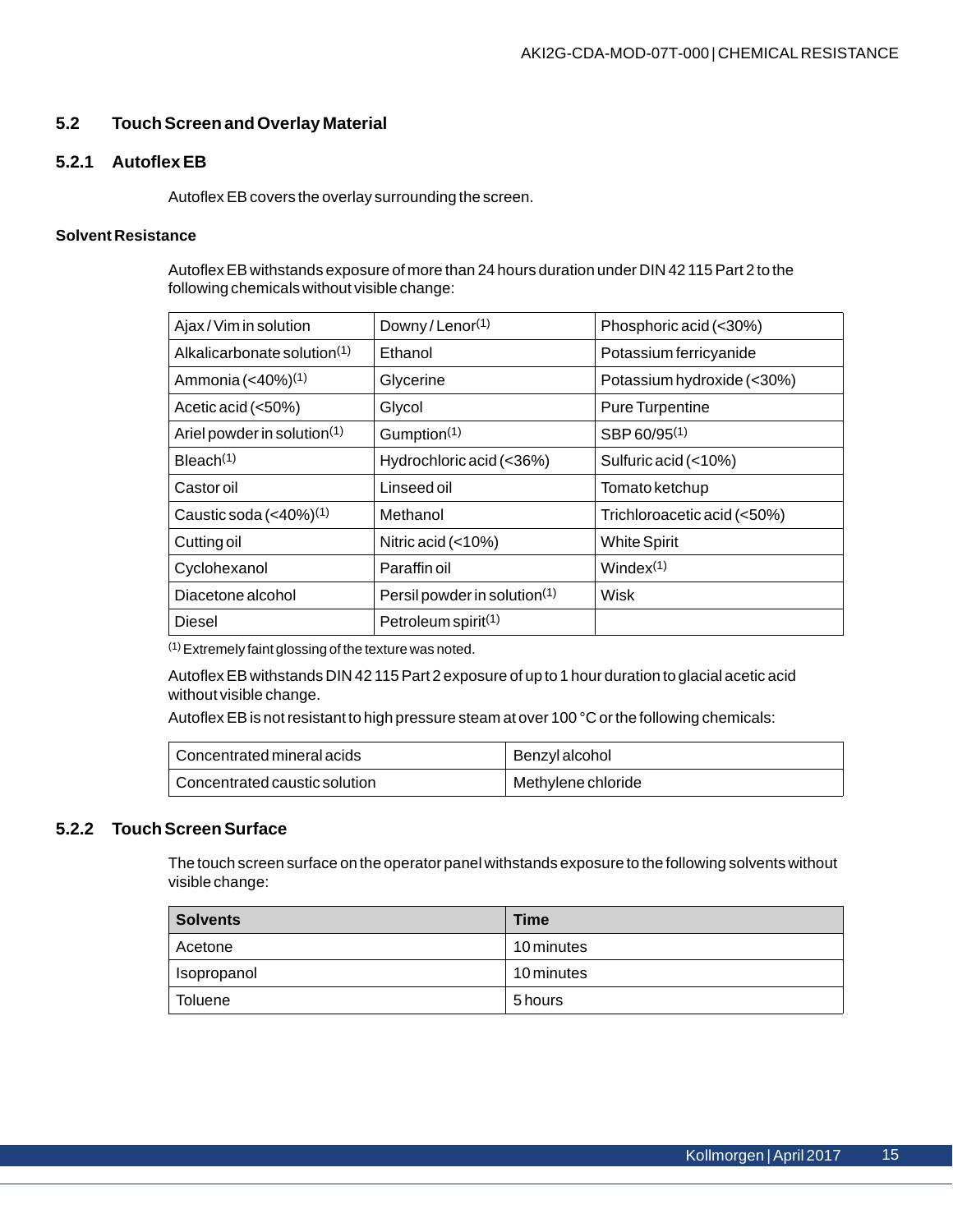# <span id="page-15-0"></span>**6 OPERATOR PANEL DRAWINGS**

# **6.1 Connectors**



**1 2 34**

| Pos. | <b>Connector</b> | <b>Description</b>                       |
|------|------------------|------------------------------------------|
|      | Power supply     | +24 V DC (18-32 V DC)                    |
| 2    | <b>COM 1/2</b>   | <b>Communication Ports</b>               |
| 3    | LAN              | $1 \times 10/100$ Base-T (shielded RJ45) |
| 4    | COM 3/4          | <b>Communication Ports</b>               |

# **6.2 Communication Ports**

| <b>Pin</b> | Serial port, 9-pin female |                                          | Serial port, 9-pin female |                      |
|------------|---------------------------|------------------------------------------|---------------------------|----------------------|
|            | COM <sub>1</sub>          | COM <sub>2</sub>                         | COM <sub>3</sub>          |                      |
|            |                           | RS422 Tx+<br>RS485 Tx+/Rx+               |                           | RS485 Tx+/Rx+        |
| 2          | RS232 RxD                 |                                          | RS232 RxD                 |                      |
| 3          | RS232 TxD                 |                                          | RS232TxD                  |                      |
| 4          |                           | RS422 Rx+                                |                           |                      |
| 5          | <b>GND</b>                | <b>GND</b>                               | <b>GND</b>                | <b>GND</b>           |
| 6          |                           | <b>RS422 Tx-</b><br><b>RS485 Tx-/Rx-</b> |                           | <b>RS485 Tx-/Rx-</b> |
| 7          | <b>RS232 RTS</b>          |                                          |                           |                      |
| 8          | <b>RS232CTS</b>           |                                          |                           |                      |
| 9          |                           | <b>RS422 Rx-</b>                         |                           |                      |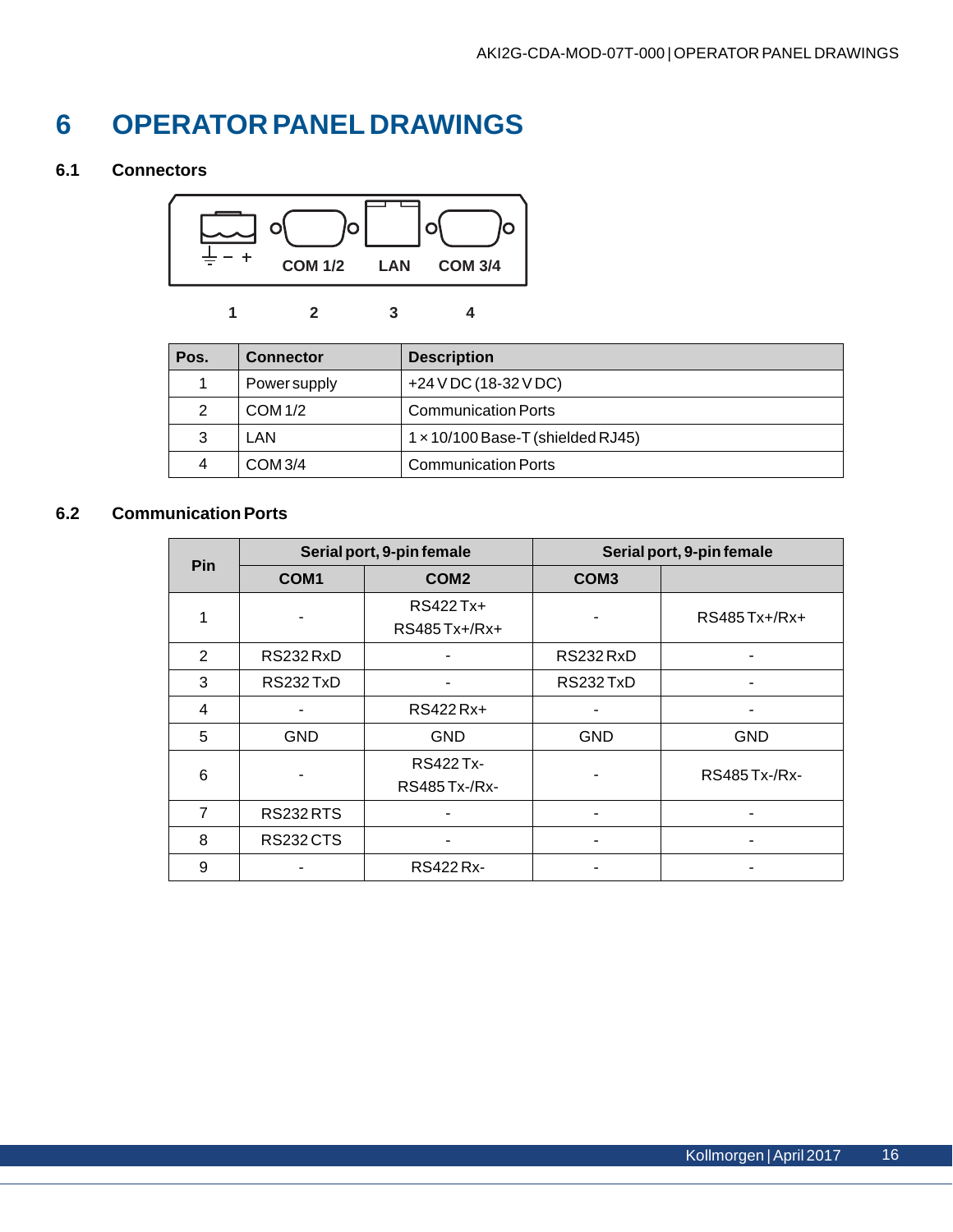# <span id="page-16-0"></span>**6.3 AKI2G-CDA-MOD-07T-000 Outline**



**Figure 6-2:** B. COM3 / COM4 **Figure 6-3:** C. Ethernet **Figure 6-4:** D. COM1 / COM2 **Figure 6-5:** E. 24V DC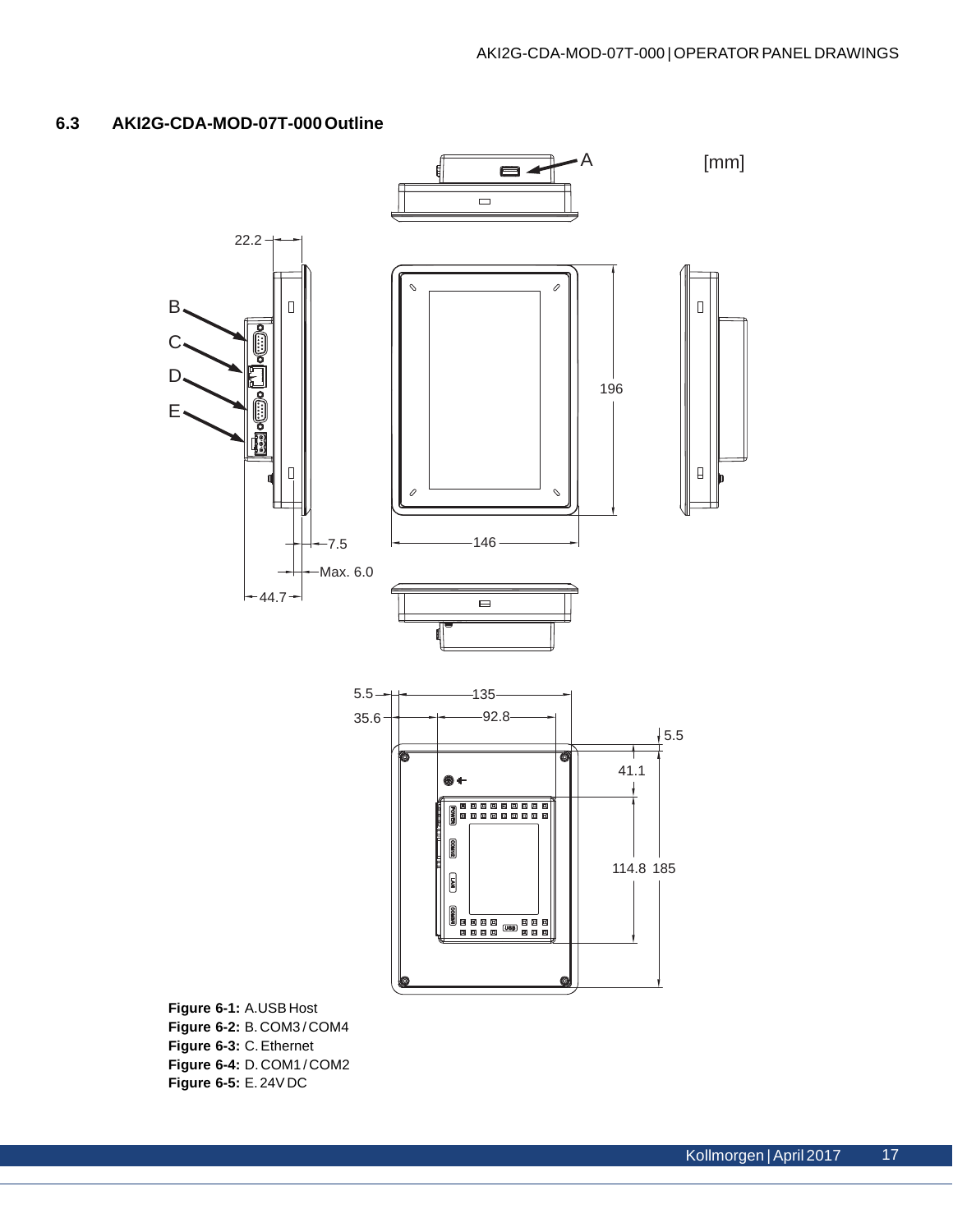# <span id="page-17-0"></span>**7 ADDITIONAL INSTALLATION TIPS**

When experiencing communication problems in for example noisy environments or when operating close to temperature limits, the following recommendations are to be noticed.

# **7.1 Grounding the HMI panel**



The mounting clamps of the HMI panel do not provide a secure grounding connection between the panel and the device cabinet, see 1 in drawing above.

- 1. Connect a wire, that is sized correctly according to local electrical codes, between the quick-connect terminal connector on the operator panel and the chassis of the panel, see 2 in drawing above.
- 2. Connect a wire or grounding braid, that is sized correctly according to local electrical codes, between the chassis of the HMI panel and the closest grounding point on the door, see 3 in drawing above.
- 3. Connect a strong but short grounding braid between the door and the device cabinet, see 4 in drawing above.
- 4. Twist the cables onto the 24 V DC feed, see 5 in drawing above.

2 turns around the ferrite core provide 4 times the suppression of 1 turn.

3 turns around the ferrite core provide 9 times the suppression of 1 turn.

A ferrite core suppresses disturbances to the 24 V feed, see 6 in drawing above.

#### **Note:**

The grounding wires should be short and the conductor should have a large area.

A long, thin grounding wire has a very high impedance (resistance) at high frequencies and does not guide disturbances to the ground.

Multi-wire conductors are better than single wire conductors with the same area.

A braided conductor wire with the same area is even better. The best is a short, thick grounding braid.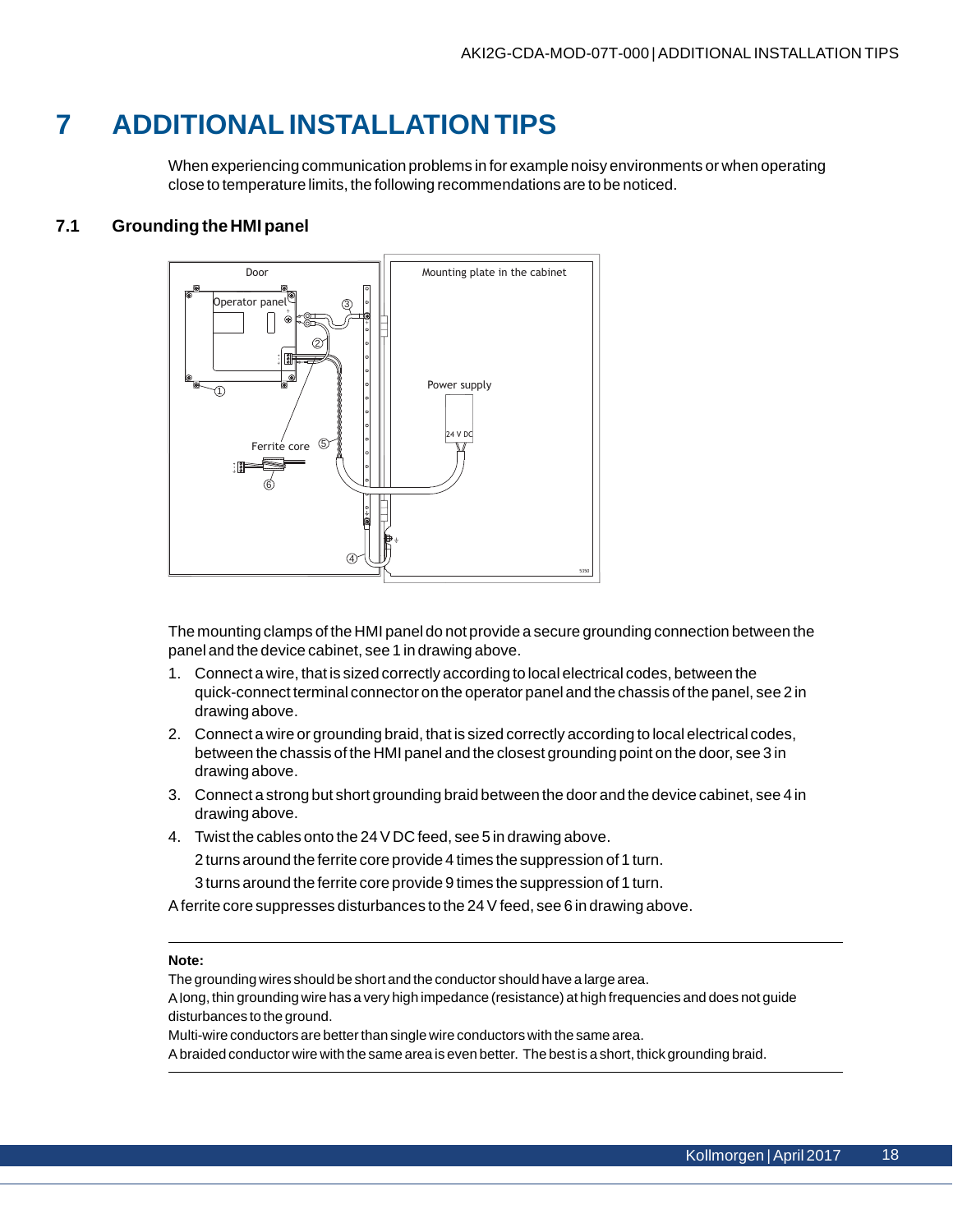## <span id="page-18-0"></span>**7.2 Ethernet Connection in the Operator Panel**



In some industrial units for Ethernet, the RJ45 contact's shield is connected to the chassis via a capacitor, see 1 in drawing above.

The operator panel's Ethernet shield is directly connected to the chassis, see 2 in drawing above.

1. Check whether the other Ethernet unit has its shield directly grounded or grounded via a capacitor.

#### **Note:**

In many cases, connecting the shielded Ethernet cabling to the chassis at both ends is inappropriate. Hum or grounding loops can occur. Unshielded cabling may even result in fewer communication errors.

A good solution may be to use a shielded Ethernet cable, but to connect the shield at one end only.

One option is to break the shield, see 3 in drawing above.

A more elegant method is to expand the shielded Ethernet cabling with a piece of unshielded Ethernet cable, see 4 in drawing above.

The shield can be grounded via an external  $0.1 \,\mu$ F/250 V plastic capacitor, see 5 in drawing above. This connects the HF transients to ground.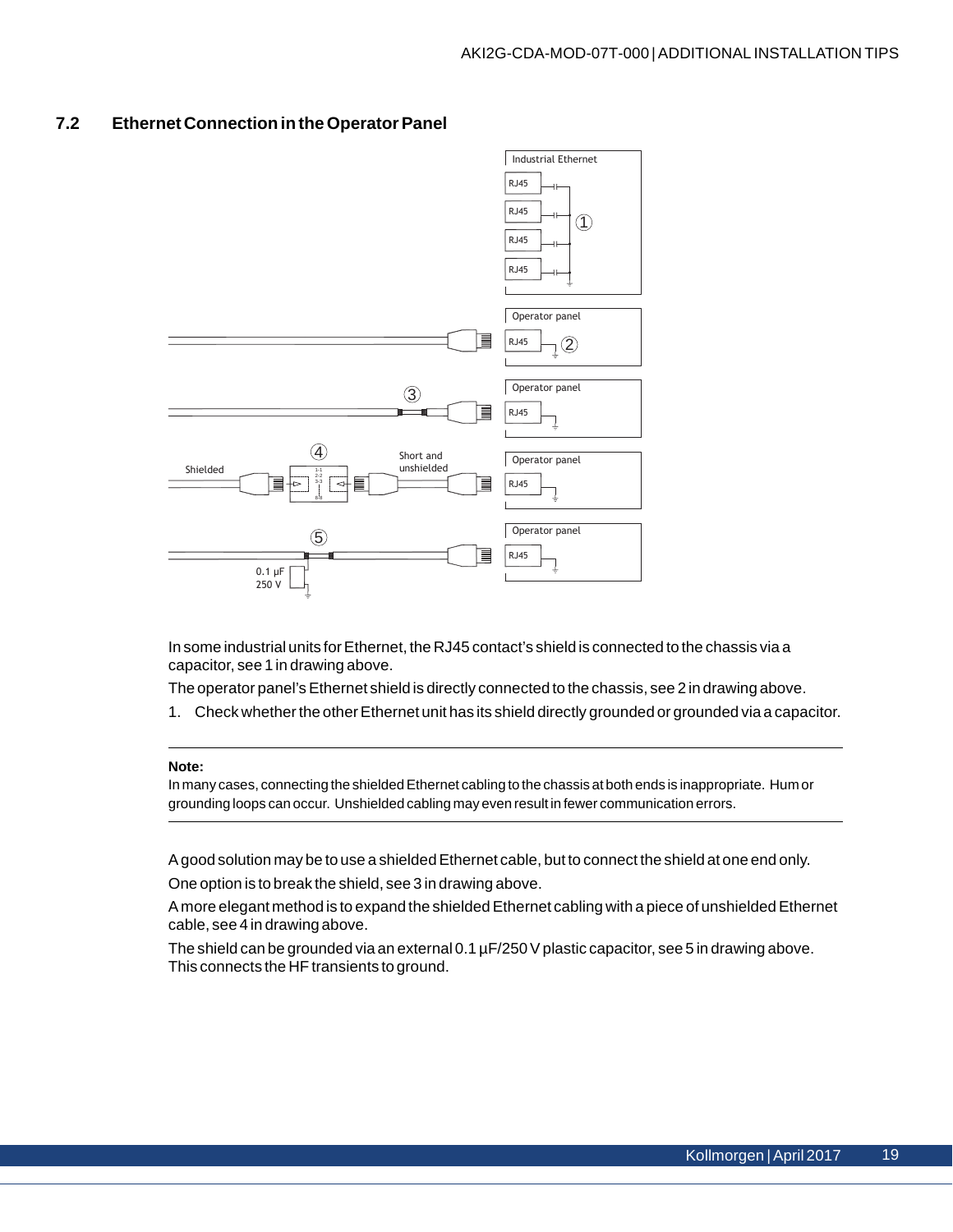### <span id="page-19-0"></span>**7.3 To Achieve Better EMC Protection**

- Use shielded cables for RS232 communication.
- Use twisted pair and shielded cabling for RS422 and RS485.
- Use the cabling intended for the bus type; Ethernet, Profibus, CC-Link, CAN, Device Net etc.
- Install and connect according to applicable specifications for the relevant bus standard.
- Use shielded cabling for Ethernet, preferably with foil and a braided shield.
- D-sub covers should be shielded, and the shield should be connected to the cover 360° where the cable enters.
- Connect the shield at both ends.



With longer distances, there is a risk that the ground potential may be different. In that case, the shield should only be connected at one end. A good alternative is to connect the other end of the shield to the ground via a 0.1 µF/250 V plastic capacitor. Both ends are then connected to the ground in terms of HF, but only connected to the ground at one end in terms of LF, thus avoiding the 50/60 Hz grounding loops.



- 1. Use an EMC cable gland or regular plastic cable gland, remove the outer jacket and connect the shield to the installation plate with a 360° metal cable clamp.
- 2. Place the 24 V DC and communications cabling in one cable trunk/cable duct and 230/380 V AC in another. If the cables need to be crossed, cross them at 90° only. Avoid combining the cabling for stronger 24 V DC outputs with the communication cabling.

Ferrite cores that are snapped onto the shielded cabling may remove minor disturbances. Large ferrite pieces that are snapped onto unshielded cabling and where the wires go 2-4 times around the cores are approximately 5-25 times more efficient.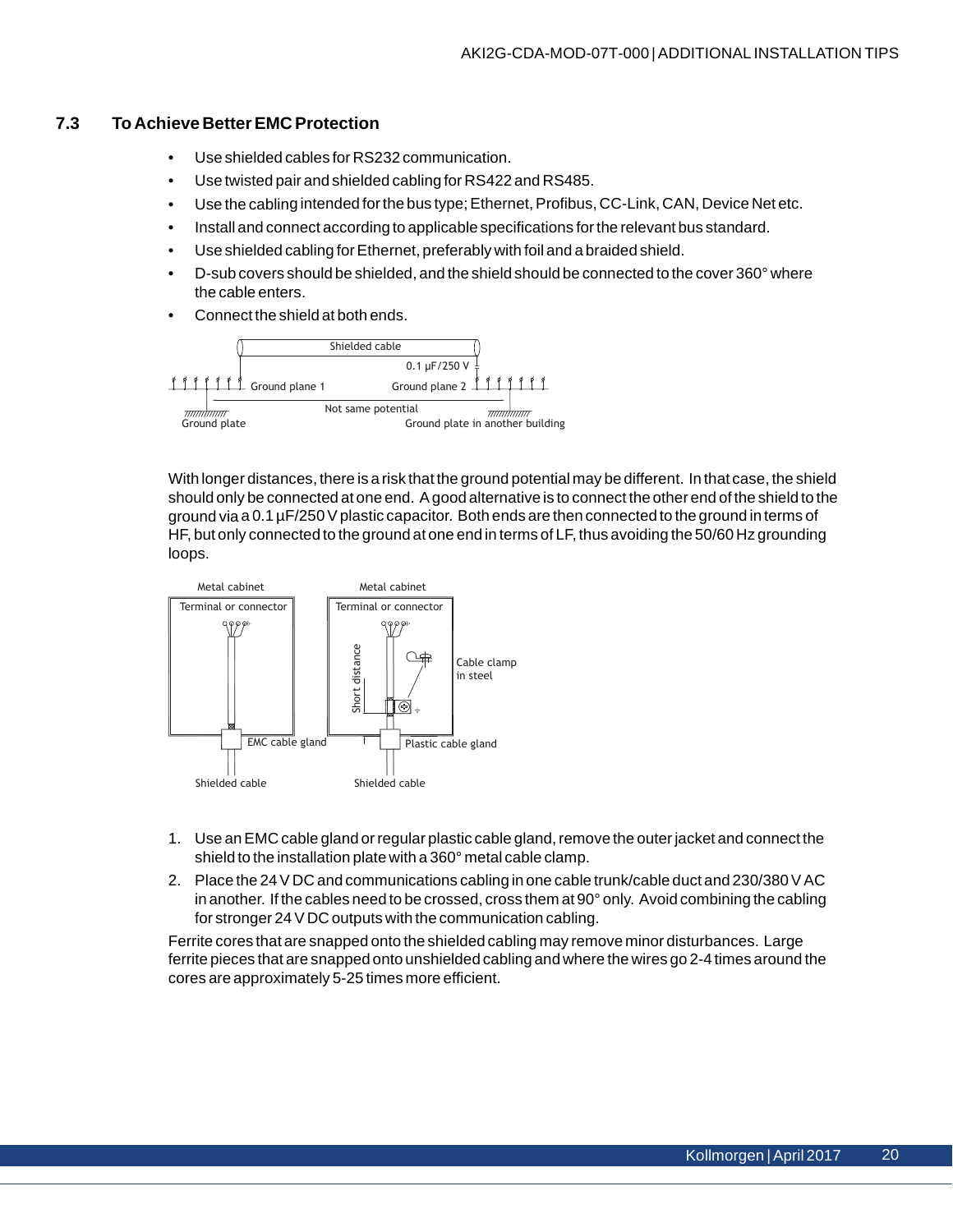### <span id="page-20-0"></span>**7.4 Ambient Temperature**

The maximum ambient temperature for the operator panel is provided in the specifications. The ambient temperature refers to the temperature in the device cabinet which cools the operator panel's electronics.



In most cases, the ambient temperature for the operator panel is significantly higher than the device cabinet's ambient temperature.

If the cabinet is tall and there are a number of heat-generating devices, the temperature at the top of the cabinet is considerably higher than the temperature increase that would be expected. All electronics are sensitive to heat. The lifespan of an electrolytic capacitor is cut in half with an 8-10 °C increase in temperature. A 15-20 °C temperature increase results in a quarter of the lifespan etc.

Rittal has a good program for estimating the anticipated average temperature in the cabinet as well as a large program for controlling the temperature in the device cabinet.

An enamel-coated steel cabinet has a radiant heat value of 5.5 W/m<sup>2</sup> and degrees C.

Installing a fan inside the cabinet evens out the temperature, while moving air provides considerably better cooling than still air. A suitable fan is a 120 x 120 mm axial fan, available in 24 V DC, 115 V AC and 230 V AC.

Install the fan so that it sits in a cooler area and blows cold air against the operator panel. If the fan is mounted at the top and sucks warm air upwards, the ambient temperature of the fan becomes higher, resulting in a shorter lifespan.

A good fan with a ball-bearing mounting has an expected lifespan of at least 40,000 hours (not a guaranteed lifespan) at 40 °C. This corresponds to at least 4 years of continuous use. If a thermostat is installed, the fan only operates when needed.

Large graphic terminals draw only one fifth of the current when the background lighting is off. The loss effect drops from e.g. 25 W to only 5 W.

An approximate value of the net power consumption for the HMI panel can be calculated by multiplying the supply voltage with the current drawn by the HMI panel. This is assuming that all supplied power is transformed to heat.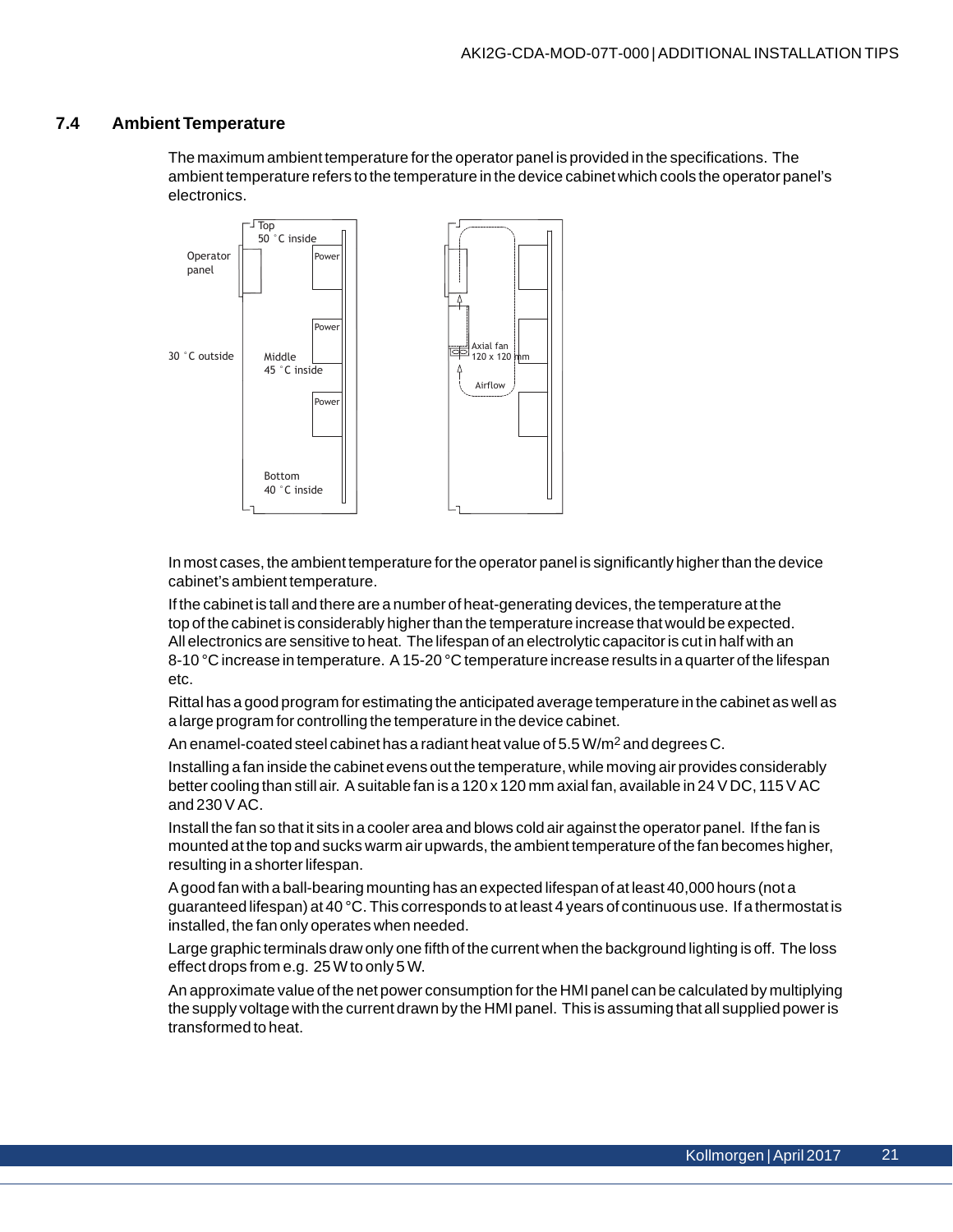### <span id="page-21-0"></span>**7.5 Safety**

Power supply 230 V AC to 24 V DC Operator panel  $+24$  $\bigcap$ 0 V  $(4)$ Power supply 230 V AC to 24 V DC Operator panel +24 V  $\circled{2}$ 0 V  $\binom{4}{}$ Distance? Power supply 230 V AC to 24 V DC Operator panel  $+24$  $\circled{3}$ 0 V  $\left(\overline{4}\right)$ oller with expansion unit  $\frac{\text{ChO}}{\text{ChO}}$ COM1  $rac{\text{Ch1}}{6}$ **TITULIT**  $c<sub>h100</sub>$ **COM100** 230 V AC Ch101

Most of the operator panels are fed with 24 V DC.

If a power supply that meets safety standards is used and only feeds the operator panel, there is no problem. See 1 in drawing above.

However, if a 24 V unit that also feeds other units is used, there is reason to be cautious, see 2 in drawing above. The operator panel does not have insulation that meets safety requirements in the event of a potential short circuit between 230 V AC and 24 V DC. It is assumed that the 24 V feed is secure, for example, SELV according to EN 60950 (protection against electric shock) and UL 950.

#### **Note:**

Here is an example that explains why a secure 24 V DC feed can be ruined by mixing 24 V relay contacts with 230 V AC relay contacts in a smaller controller. Check that the clearances and creepage distances between 24 V DC and 230 V AC fulfill EN 60950 or UL 950. If not, input a separate 24 V unit into the operator panel.

If there is a substantial distance between the relay contacts for 24 V DC and 230 V AC, it is OK to use the same 24 V devices for all feeds. See 3 in drawing above.

Connect 0 V on the 24 V feed to the ground, see 4 in drawing above. This offers three advantages:

- Safety is increased. The 24 V feed is not live in the event of a faulty connection or short circuit between 0 V (24 V) and 230 V phase.
- Transients on the 24 V feed are connected to the ground.
- No risk that the 24 V feed is at a high level in relationship to the ground. This is not unusual since there is high static electricity.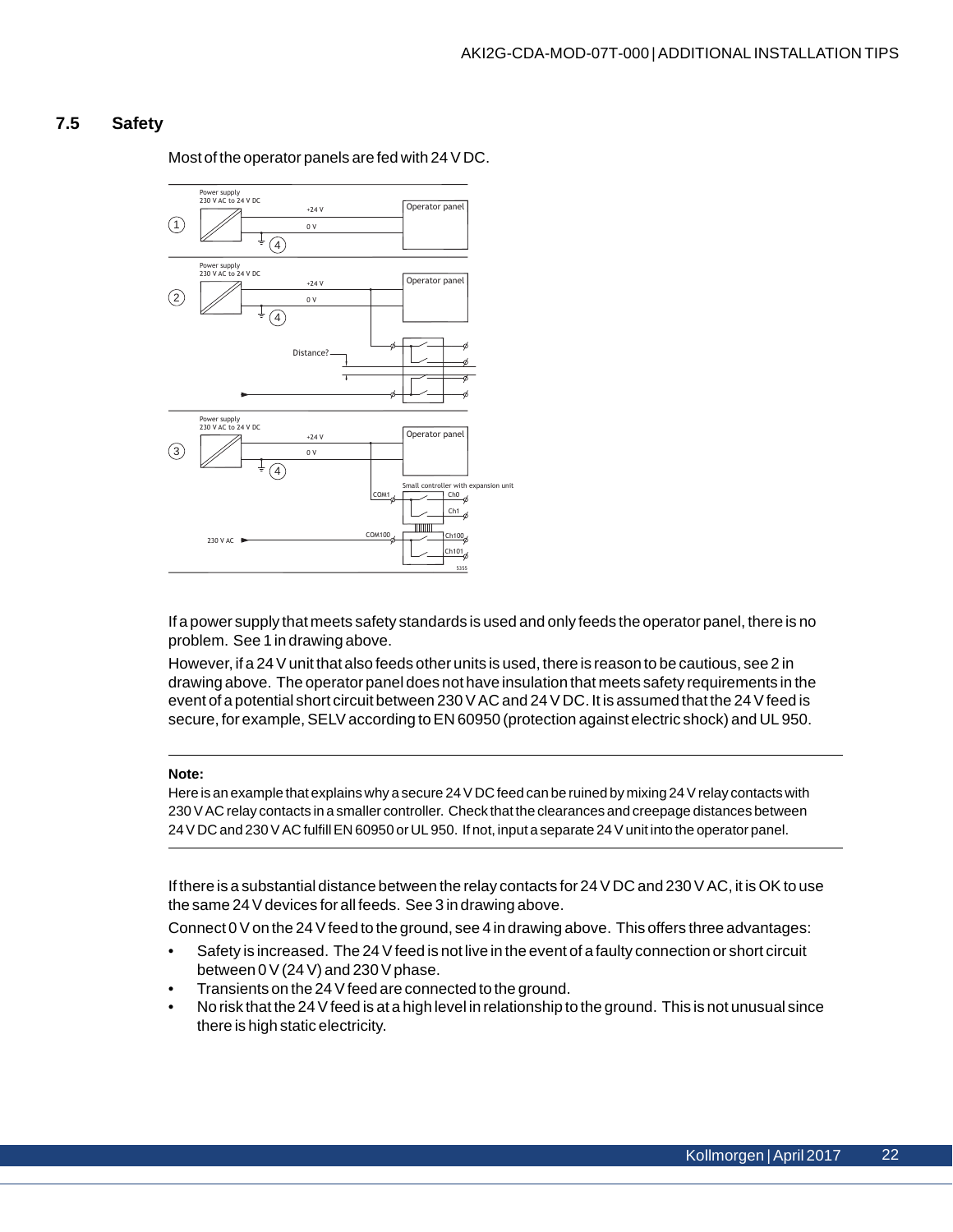### <span id="page-22-0"></span>**7.6 Galvanic Isolation**



The operator panel has galvanic isolation against the 24 V DC feed but no galvanic isolation between the communication ports for RS232, RS422/485 and USB. Only the Ethernet connection has galvanic isolation.



When a PC is connected to the HMI panel, the internal 0 V (GND) of the panel is connected to the protective ground via the PC.

A number of USB devices can have the shield connected together with the protective ground. Here, the 0 V (GND) of the HMI panel is connected to the protective ground when, for example, a USB memory stick, keyboard, or similar device is plugged in.

If a number of units are connected that have a 0 V and a ground connection, and these are connected to various grounding points, there is a substantial risk of problems. Grounding currents go through communication cables, the rear plate of the controller, and internally in the operator panel, and can cause errors.

Use external units to improve communication and achieve galvanic isolation. Westermo has good industry-standard insulators that are also insulated from the 24 V DC feed.

#### **Note:**

It is very important to make sure that the 24 V feed in the external insulation unit is not connected to one of the communication outlets. If it does not have 100% insulation against the 24 V feed, disturbances and grounding currents from the 0 V on the 24 V side disrupts the communication.

Using this type of unit solves one problem but creates a larger problem! A substandard installation may work now, but problems may arise when other devices are connected.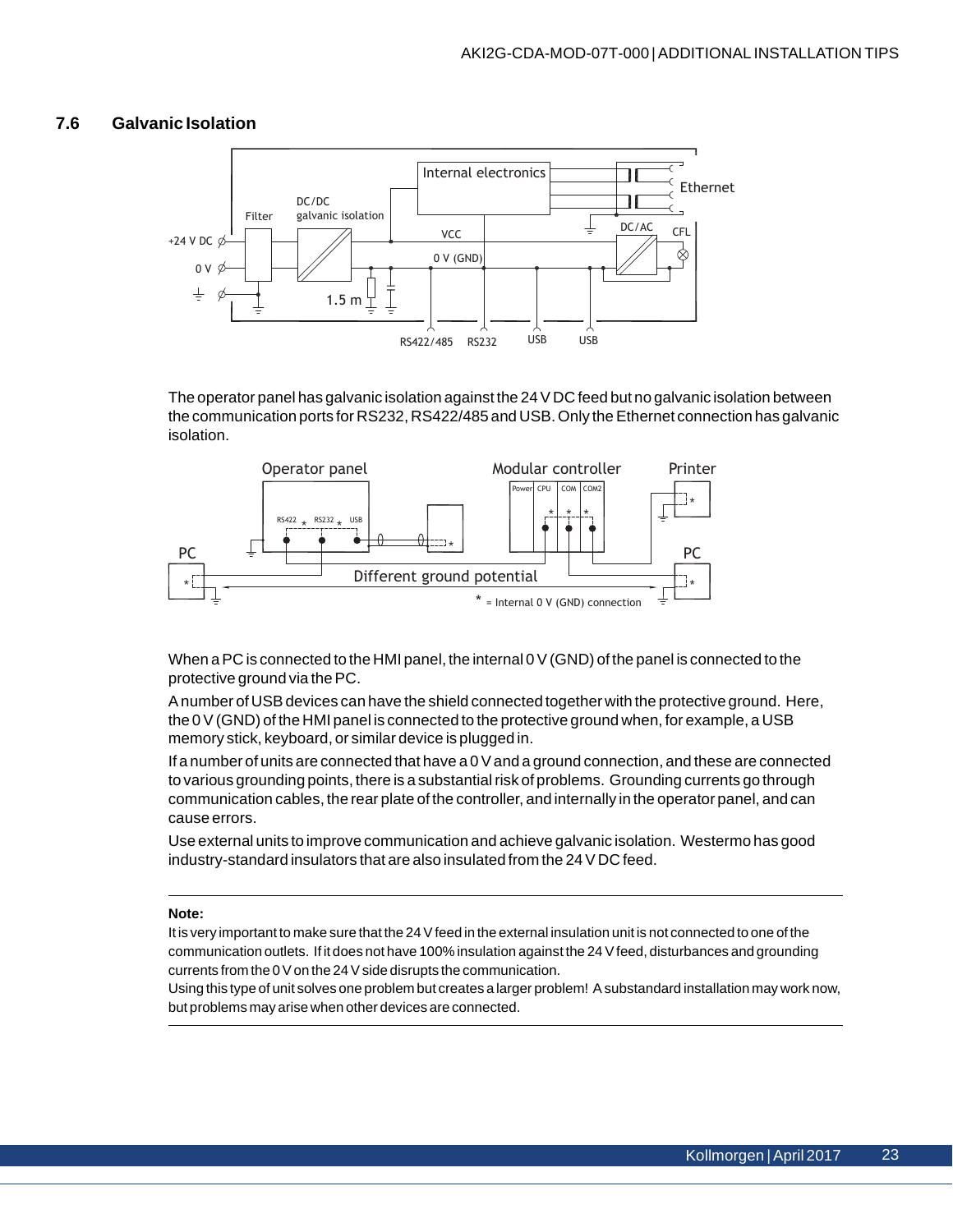## <span id="page-23-0"></span>**7.7 Cable and Bus Termination RS485**

- If maximum transfer distance and maximum transfer speed is needed, shielded and twisted pair cable should be used. The mutual capacitance may not exceed 52.5 pF/m, and the cable area should be at least 0.25 mm2 (AWG 24).
- 0 V, the reference voltage for communication should be included in the cabling. With two-way communication use two pairs; one pair for communication and one pair for 0 V.
- The shield must be grounded at one end. The other end is usually grounded, but with longer distances or when there is a difference in the ground potential, the shield should be connected to the ground via 0.1 µF/250 V plastic capacitor to prevent ground current in the braided shield. A number of manufacturers recommend that the shield be grounded at each node. Various manufacturers have different systems for bus termination. The RS485 standard does not describe how the "Fail Safe" function would be carried out, just that the system should be able to handle the error.

Depending on the recipients' design, the bus wires may be on the same level or require pull-up or pull-down to ensure that no faulty signals are detected when the bus is in resting mode (all transmitters are disconnected).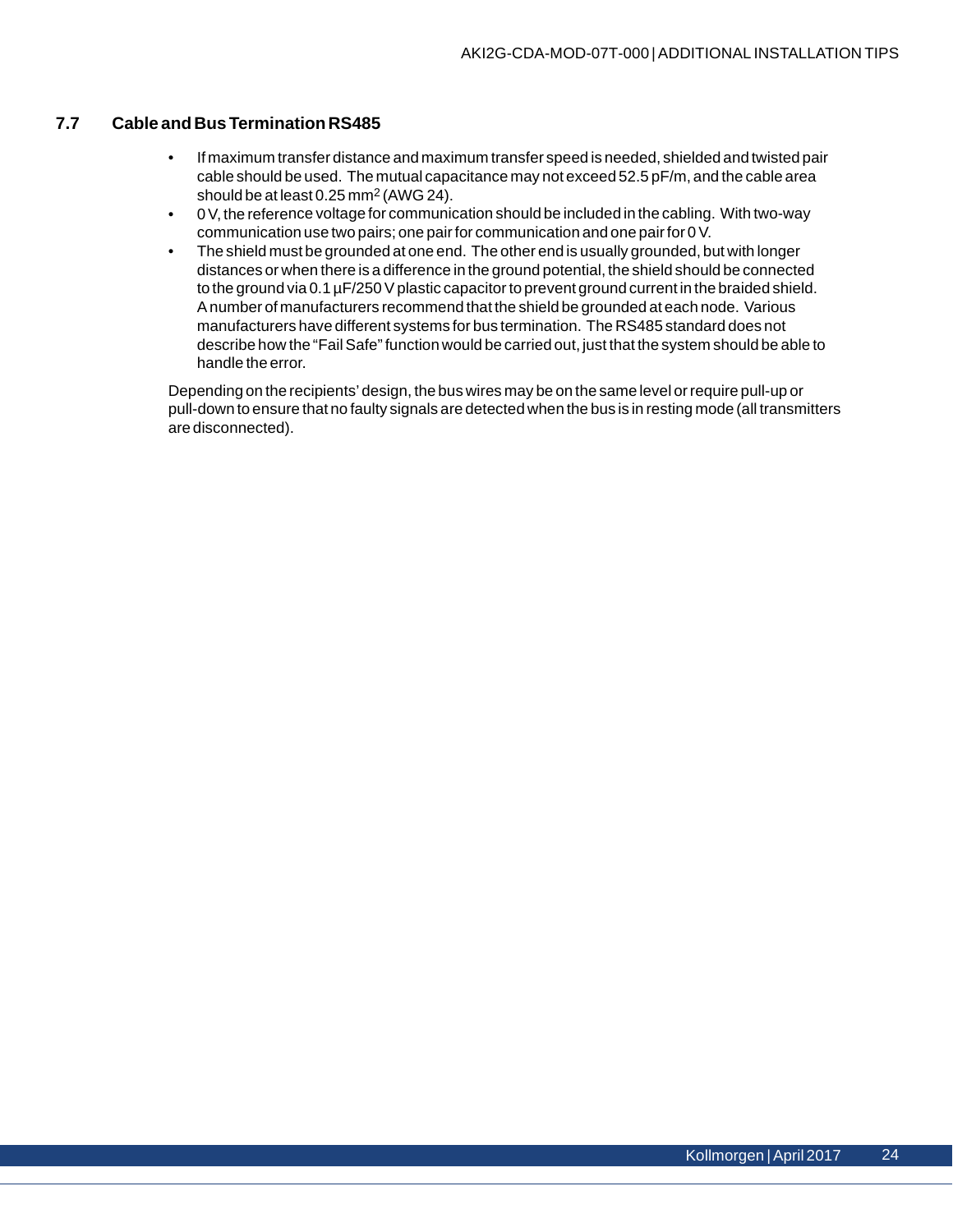# **8 APPENDIX**

This appendix provides information for accessing the HMI service menu and interfacing an AKI to an AKD PxMM .

# **8.1 AKI Panel Service Menu**

The HMI provides a service setting menu to perform touch calibration, IP settings,

self-tests, and other options. After a project is loaded onto a panel, the service menu is accessible by following the procedures described below.

- 1. Apply power to the panel.
- 2. When the hourglass displays, press a finger on the screen and hold for approximately 20 seconds.
- 3. Enter a PIN code if the service menu is password protected.
- 4. The touch calibration screen displays the following message: "*Tap anywhere on screen or touch calibrate will start in 10 seconds.*"
- 5. Press finger on screen again to enter the service menu. The Service Menu displays:

| IP Settings     |  |
|-----------------|--|
| Date/Time       |  |
| Erase project   |  |
| Selftest        |  |
| Touch Calibrate |  |

**Note:** Additional information about the Service Menu options are available in the Kollmorgen Visualization Builder (KVB) online help: HMI Panel System Software/Service Menu

# **8.2 KVB Installation**

Programming the AKI panels requires the KVB software to be install on a PC work station. When installed on the same PC as the KAS IDE, KVB can be opened from inside the KAS IDE. This facilitates a KAS IDE project file (.kas) to include the KVB project.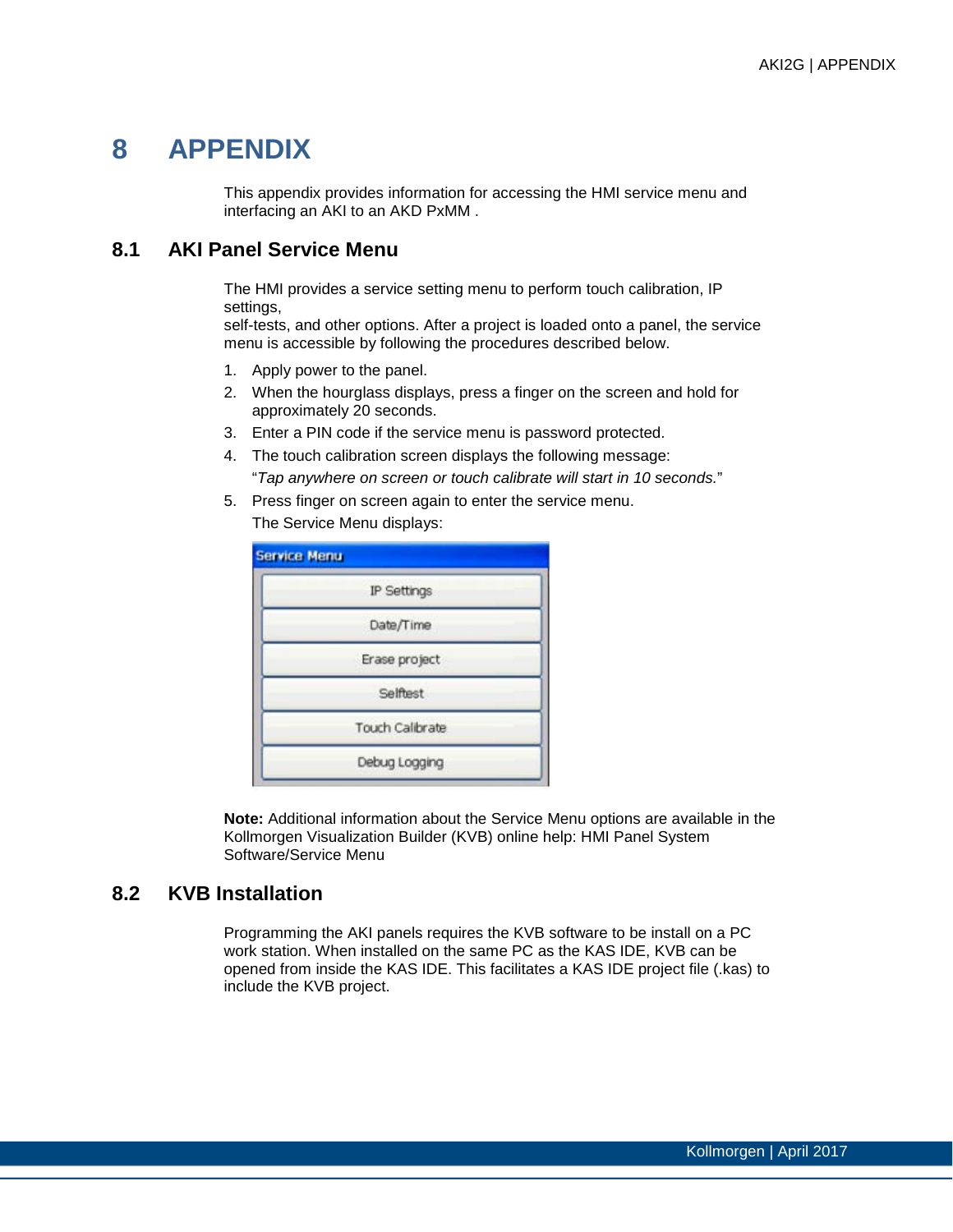# **8.3 HMI to PDMM Connection and Programming**

Modbus TCP is used to communicate from the AKI panel's Ethernet port to the X32 connector on the top of an AKD PxMM, also referred to as an PxMM Ethernet service port. If the AKD PxMM is connected to a network, switch, or hub you can have Modbus communication active at the same time as you are programming the AKD PDMM with your computer through KAS Integrated Development Environment software (KAS IDE). This is also appropriate for TCP, HTTP, Profinet, or Ethernet IP communication that also uses the X32 port and any combination can be active simultaneously.

When incorporating an AKI HMI panel into a KAS IDE Project, variables that are planned to be used inside the KVB software are designated by checking the KVB column box in the KAS Dictionary.

| Dictionary                |                   |              |      |                        |      |        |
|---------------------------|-------------------|--------------|------|------------------------|------|--------|
| Controller:PLC            |                   |              |      | <b>Track Selection</b> |      |        |
| Variables<br><b>Enums</b> | <b>Bit Fields</b> |              |      |                        |      |        |
| Name                      | 7                 | Type         | Dim. | KVB                    | Init | Attril |
| <b>R</b> Global variables |                   |              |      |                        |      |        |
| ActPos1                   |                   | I RF         |      | ⊻                      |      |        |
| ActPos2                   |                   | I RF         |      | ☑                      |      |        |
| AND LED                   |                   | <b>BOOL</b>  |      | ☑                      |      |        |
| Axis1                     |                   | lib:AX       |      | $\Box$                 |      |        |
| Axis2                     |                   | lib AX       |      |                        |      |        |
| AxisPoweredON             |                   | <b>BOOL</b>  |      | ☑                      |      |        |
| <b>CloseButton</b>        |                   | <b>BOOL</b>  |      | ☑                      |      |        |
| CloseLoop                 |                   | <b>BOOL</b>  |      | □                      |      |        |
| <b>Current Count</b>      |                   | <b>DINT</b>  |      | ☑                      |      |        |
| Dir                       |                   | <b>SINT</b>  |      | $\Box$                 |      |        |
| <b>Direction</b>          |                   | <b>BOOL</b>  |      | ⊻                      |      |        |
| EStop1                    |                   | <b>BOOL</b>  |      |                        |      |        |
| EStop2                    |                   | <b>BOOL</b>  |      | $\Box$                 |      |        |
| <b>EStopButton</b>        |                   | <b>BOOL</b>  |      |                        |      |        |
| <b>FtherCAT</b>           |                   | <b>Ether</b> |      | □                      |      | Read   |
| Input 1                   |                   | <b>BOOL</b>  |      |                        |      |        |
| Input 2                   |                   | <b>BOOL</b>  |      |                        |      |        |
| MoveAxis1                 |                   | <b>BOOL</b>  |      |                        |      |        |

The Modbus tag addresses are defined automatically in the KAS IDE when the project is compiled, then transferred into KVB when the KVB project is opened from inside the IDE. Global or local variables can now be selected to share over Modbus. Each time the KAS IDE project is compiled the share list is updated.

If both software packages are installed on your computer, use the KAS IDE by right-clicking on the System option in the Project Explorer and select "Add HMI Device" to display a list of HMI panels that are available.

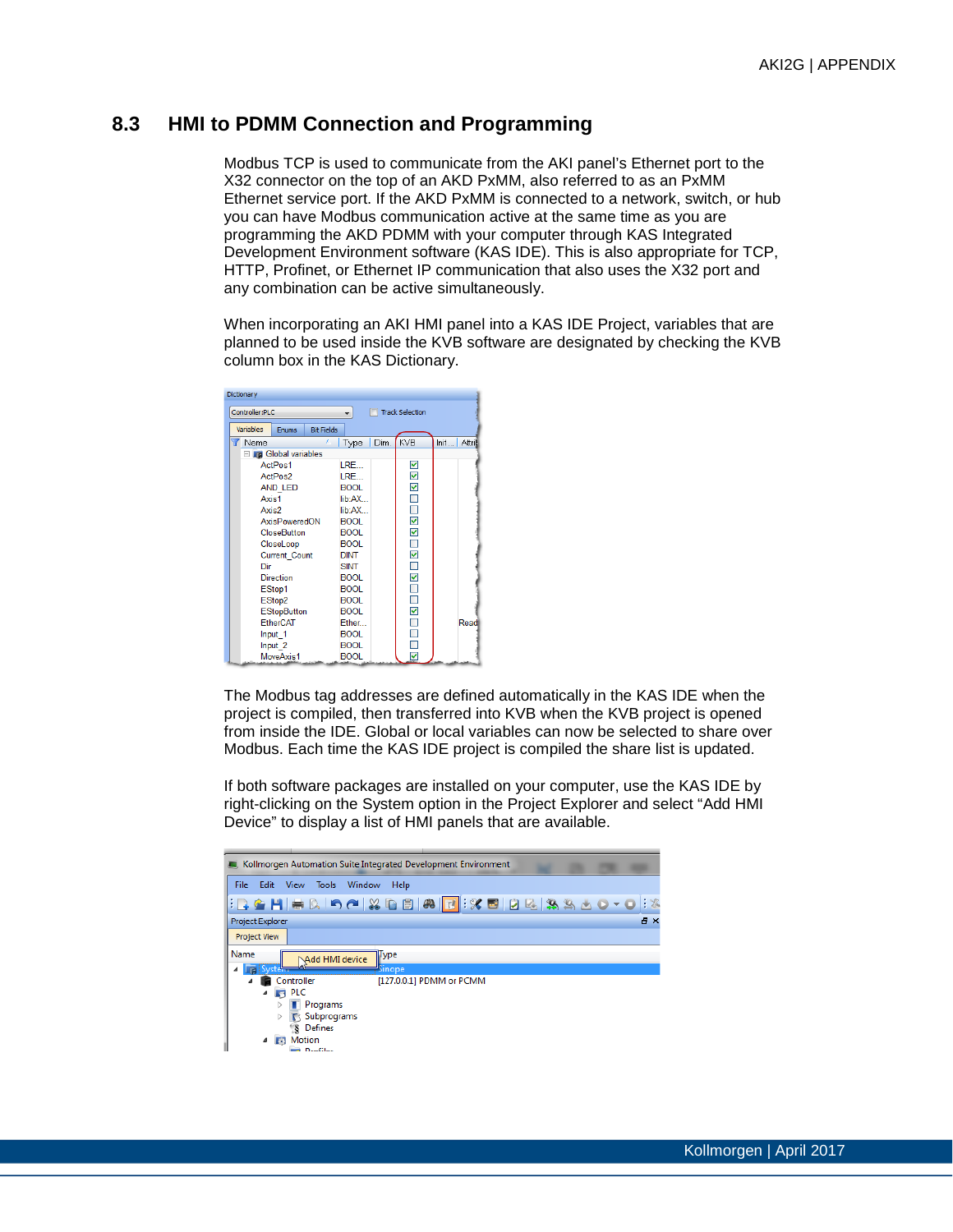This selection is transferred into KVB when it is opened from inside the KAS IDE.

## **KAS IDE KVB**

| Select the type of HMI device to create.                                                                                                                                           |                                                                                                                        | Alarm Button                                                                                    | <b>Settings</b>                                  |                                  |
|------------------------------------------------------------------------------------------------------------------------------------------------------------------------------------|------------------------------------------------------------------------------------------------------------------------|-------------------------------------------------------------------------------------------------|--------------------------------------------------|----------------------------------|
| <b>HMI</b> Device<br>AKI CDA-04T: 4.3" Touchscreen<br>AKI COA-07T: 7" Touchscreen<br>AKI CDA-10T: 10" Touchscreen<br>AKI CDB-07T: 7" Touchscreen<br>AKI CDB-12T: 12.1" Touchscreen | <b>KVB</b> version<br>KVB <sub>2</sub><br>KVB <sub>2</sub><br>KVB <sub>2</sub><br>KVB <sub>2</sub><br>KVB <sub>2</sub> | Deployment<br>Display/Target<br>Mouse/Touch Input Delay<br>System Dialogues<br>Virtual Keyboard | Window<br>No Title Bar<br><sup>O</sup> Title Bar | √ Topmost<br>Maximize On Startup |
| AKI CDB-15T: 15" Touchscreen<br>AKI CDC-12T: 12" Touchscreen<br>AKI CDC-15T: 15" Touchscreen<br>AKI CDC-21T: 21" Touchscreen<br>AKI CDT-04T: 3.5" Touchscreen                      | $KVB$ 2<br>KVB <sub>2</sub><br>KVB <sub>2</sub><br>KVB <sub>2</sub><br>KVB <sub>1</sub>                                |                                                                                                 | Close Button<br>Screen Size                      | 800x480                          |
| AKI CDT-06T: 5.7" Touchscreen<br>AKI CDT-10T: 10.4" Touchscreen<br>AKI CDT-15T: 15.1" Touchscreen                                                                                  | KVB <sub>1</sub><br>KVB <sub>1</sub><br>KVB 1                                                                          |                                                                                                 | Target rotate<br>Target Type                     | o<br>AKI-CDB-MOD-07T             |

Additionally, the PxMM's IP address is also transferred into the KVB project when it is opened from within the KAS IDE.

| Project Explorer                                                                                                                                   |                                        | Screen1 x Tags x                                         |                                                    |  |
|----------------------------------------------------------------------------------------------------------------------------------------------------|----------------------------------------|----------------------------------------------------------|----------------------------------------------------|--|
| <b>Project View</b>                                                                                                                                |                                        | <b>E</b> Tags                                            |                                                    |  |
| Name                                                                                                                                               | <b>Type</b>                            | Controllers Triggers Poll Groups Index Registers<br>Tags |                                                    |  |
| <b>System</b><br>◢<br>Controller<br>⊿<br>$\blacksquare$ PLC<br>◢<br><b>Programs</b><br>Þ<br><b>IS</b> Subprograms<br>$\triangleright$<br>§ Defines | Sinope<br>[192.168.0.102] PDMM or PCMM | Home<br>Add<br>Delete<br>Name<br>$\sum$ Controller 1     | m                                                  |  |
|                                                                                                                                                    |                                        | Modbus Master RTU/TCPIP<br>Settings Stations<br>Station  | Node<br>Port<br>IP Address<br>502<br>192.168.0.102 |  |

To open KVB from inside the KAS IDE, double-click on the project to launch KVB.

| Fieldbus             |                        |
|----------------------|------------------------|
| FaultReportPanel     | Panel                  |
| <b>ED</b> KVBProject | KVB <sub>2</sub>       |
| Control Panel        | Panel                  |
| ▲ □ HMIDevice        | <b>AKI Touchscreen</b> |
| KVBProject           | KVB <sub>2</sub>       |
|                      |                        |
|                      |                        |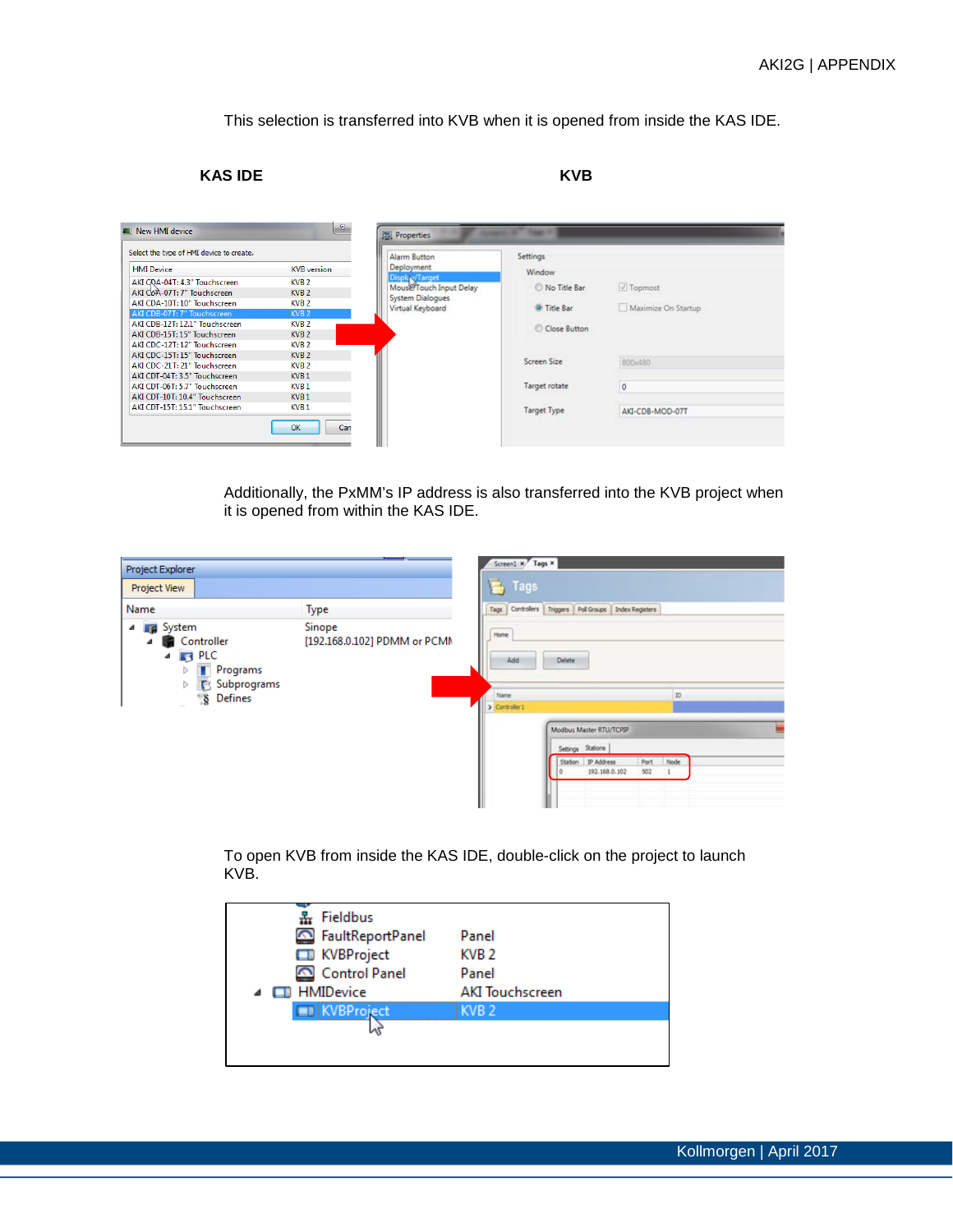Note when starting with a KAS Template Project, some of the template projects will contain a KVB Project. Project Explorer  $B \times$ 

| Project View     |                                                                                                                 |                              |
|------------------|-----------------------------------------------------------------------------------------------------------------|------------------------------|
| Name             |                                                                                                                 | <b>Type</b>                  |
| System           |                                                                                                                 | Sinope                       |
| Ь<br>Þ<br>◢      | Controller<br><b>PLC</b><br>Programs<br><b>R</b> Subprograms<br>8 Defines<br><b>Notion</b><br><b>D</b> Profiles | [192.168.0.102] PDMM or PCMM |
| Þ                | <b>PLCopen</b><br><b>Co</b> PDMM Onboard I/O<br><b>EtherCAT</b><br>References<br>몼 Fieldbus                     | PLCopen                      |
|                  | FaultReportPanel                                                                                                | Panel                        |
|                  | Control Panel                                                                                                   | Panel                        |
|                  | <b>ED</b> HMIDevice                                                                                             | <b>AKI</b> Touchscreen       |
| Project Explorer | Dictionary                                                                                                      | <b>Libraries</b>             |

Double-clicking on it will also launch KVB. In this scenario tags and the target IP address are imported into KVB but the AKI Panel selection is not made in the IDE and must be configured in KVB:

| General<br>nace<br>$\blacksquare$<br>Compre<br>ort<br>Project | <b>Actions</b><br>Project Name AXI_07_CDA<br>$\approx$<br>Project Title AKI 07 CDA<br>Settings Referenced<br><b>Division</b> |                                                                              |                                  |                |
|---------------------------------------------------------------|------------------------------------------------------------------------------------------------------------------------------|------------------------------------------------------------------------------|----------------------------------|----------------|
| adsMoves ×                                                    | <b>E.</b> Properties                                                                                                         |                                                                              |                                  | $m = 10 - 10$  |
|                                                               | Alarm Button<br>Display/Target<br><b>Moore Food Input Delay</b><br>System Dialogues<br>Virtual Keyboard                      | Settings<br>Window<br>No Title Bar<br><sup>O</sup> Title Bar<br>Close Button | V Topmost<br>Maximize On Startup |                |
|                                                               |                                                                                                                              | Screen Size                                                                  | 800x480                          |                |
|                                                               |                                                                                                                              | Target rotate                                                                | io.                              | $\blacksquare$ |
|                                                               |                                                                                                                              | <b>Target Type</b>                                                           | AKI-CDA-MOD-07T                  | ٠              |